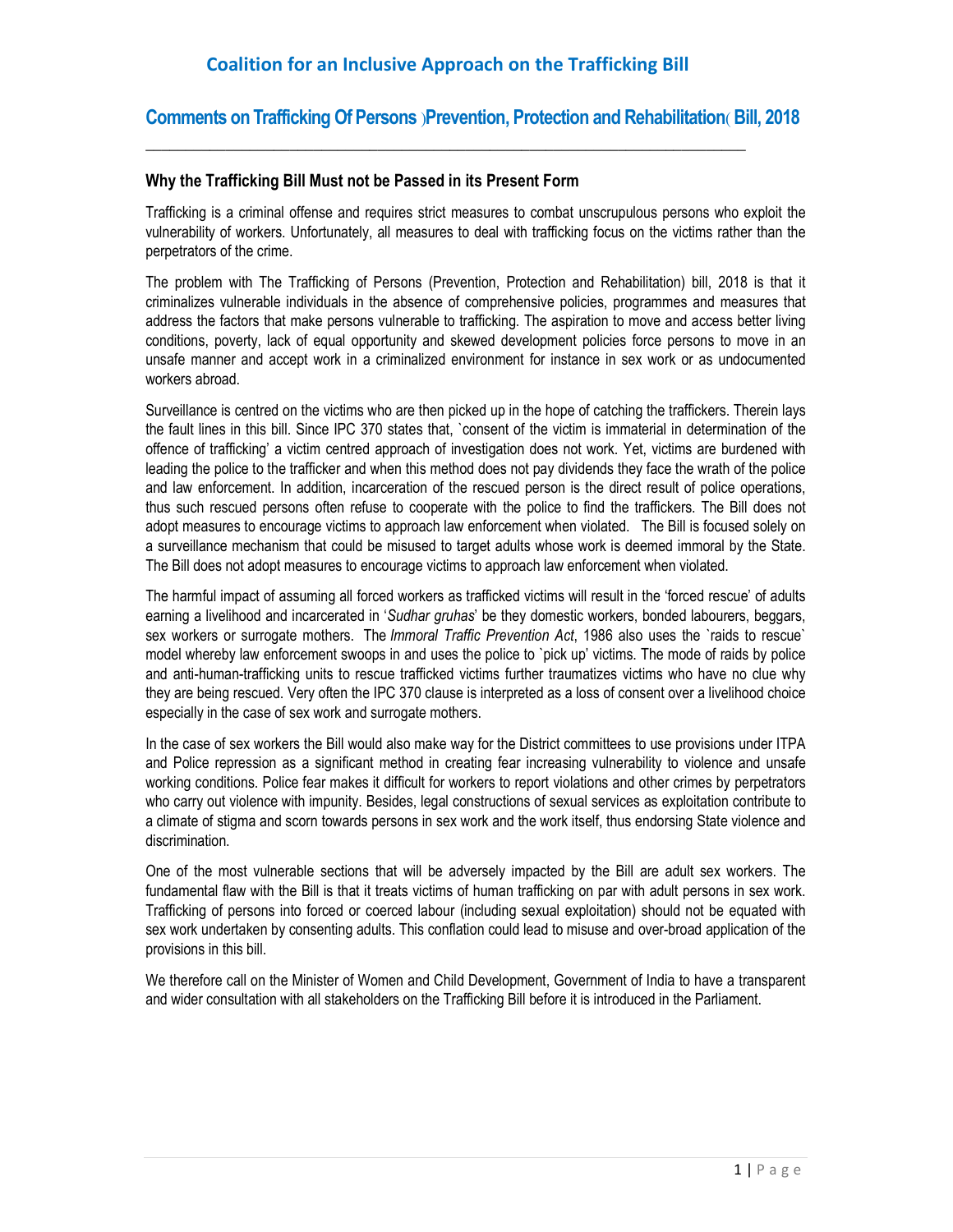#### **1. THE CONSTITUTIONAL CHALLENGE**

If one tries to discern the legislative intent behind the Trafficking of Persons Bill 2018, the statement of objects and reasons references Section 370 of the IPC and The Immoral Traffic (Prevention) Act 1956. This indicates that the Bill aims to supplement existing criminal law provisions on trafficking. However even if the Act is expressly meant to supplement existing criminal law, it would still be necessary to look at it within the lens of the Fundamental Rights Chapter of the Constitution. If one is to derive a constitutional rationale for this legislation, the legislation would most likely be meant to protect persons from exploitation. The relevant article would be Article 23 which reads:

### *Traffic in human beings and beggar and other similar forms of forced labour are prohibited and any contravention of this provision shall be an offence punishable in accordance with law.*

However even if this Bill is meant to fulfil the noble purpose of Article 23 of protecting persons from forms of exploitation such as forced labour, the Constitutional scheme is such that one cannot in seeking to fulfil the mandate of Article 23 then violate other constitutional rights. The problem with this Bill that in seeking to potentially fulfil the mandate of Article 23, it ends up violating core protections embodied in Article 21 and Article 19. Article 21 is considered the heart and soul of the Indian a Constitution. It reads:

#### *No person shall be deprived of life or personal liberty except by procedure established by law.*

The concept of life and personal liberty have been extensively interpreted by the Supreme Court. The concept of life has been held to be more than mere animal existence and includes the right to life with dignity.<sup>1</sup> The concept of both life and personal liberty include the notion of privacy<sup>2</sup>. The key notions underlying Article 21 are dignity and autonomy. The Trafficking Bill in effect, by adopting the definition of trafficking from Section 370 of the IPC which defines victims as those who cannot consent, in effect hits at the autonomy of the so -called victims.<sup>3</sup> Even those who are trafficked have the right to make decisions about their life. By empowering authorities to place persons who are trafficked in custodial institutions without their consent, <sup>4</sup> the Bill fundamentally hits out at the notion that individuals under the Indian Constitutional framework have autonomy of decision making.

By taking away the autonomy of so called victims and treating victims as those without agency, it robs victims of their dignity. Recognizing the dignity of individuals means that all persons including victims have the right to make decisions about their own life. Right to autonomy and dignity of a person does not desert the person even in the most difficult circumstances. A victim of trafficking is entitled to Article 21 rights and should be able to make decisions about his or her life rather than forcibly being sent to a protection home.

http://www.supremecourtofindia.nic.in/supremecourt/2012/35071/35071\_2012\_Judgement\_24-Aug-2017.pdf

Sixthly— by inducement, including the giving or receiving of payments or benefits, in order to achieve the consent of any person having control over the person recruited, transported, harboured, transferred or received, commits the offence of trafficking. Explanation 2—The consent of the victim is immaterial in determination of the offence of trafficking.

4See Section 17 of the Bill

1

<sup>1</sup> The Supreme Court has held: The right to life includes the right to live with human dignity and all that goes along with it, namely, the bare necessaries of life such as adequate nutrition, clothing and shelter and facilities for reading, writing and expressing oneself in diverse forms, freely moving about and mixing and commingling with fellow human beings. Justice Bhagwati, Francis Coralie Mullin Versus Union Territory of Delhi & Ors. https://indiankanoon.org/doc/78536/

<sup>2</sup> The Supreme Court in a nine -judge bench decision in *Puttuswamy v Union of India noted*: Privacy also connotes a right to be left alone. Privacy safeguards individual autonomy and recognises the ability of the individual to control vital aspects of his or her life. Personal choices governing a way of life are intrinsic to privacy. Privacy protects heterogeneity and recognises the plurality and diversity of our culture. While the legitimate expectation of privacy may vary from the intimate zone to the private zone and from the private to the public arenas, it is important to underscore that privacy is not lost or surrendered merely because the individual is in a public place. Privacy attaches to the person since it is an essential facet of the dignity of the human being.

<sup>3</sup>See Section 370 in particular clause370. Trafficking of person—(1) Whoever, for the purpose of exploitation, (a) recruits, (b) transports,(c) harbours, (d) transfers, or (e) receives, a person or persons, by-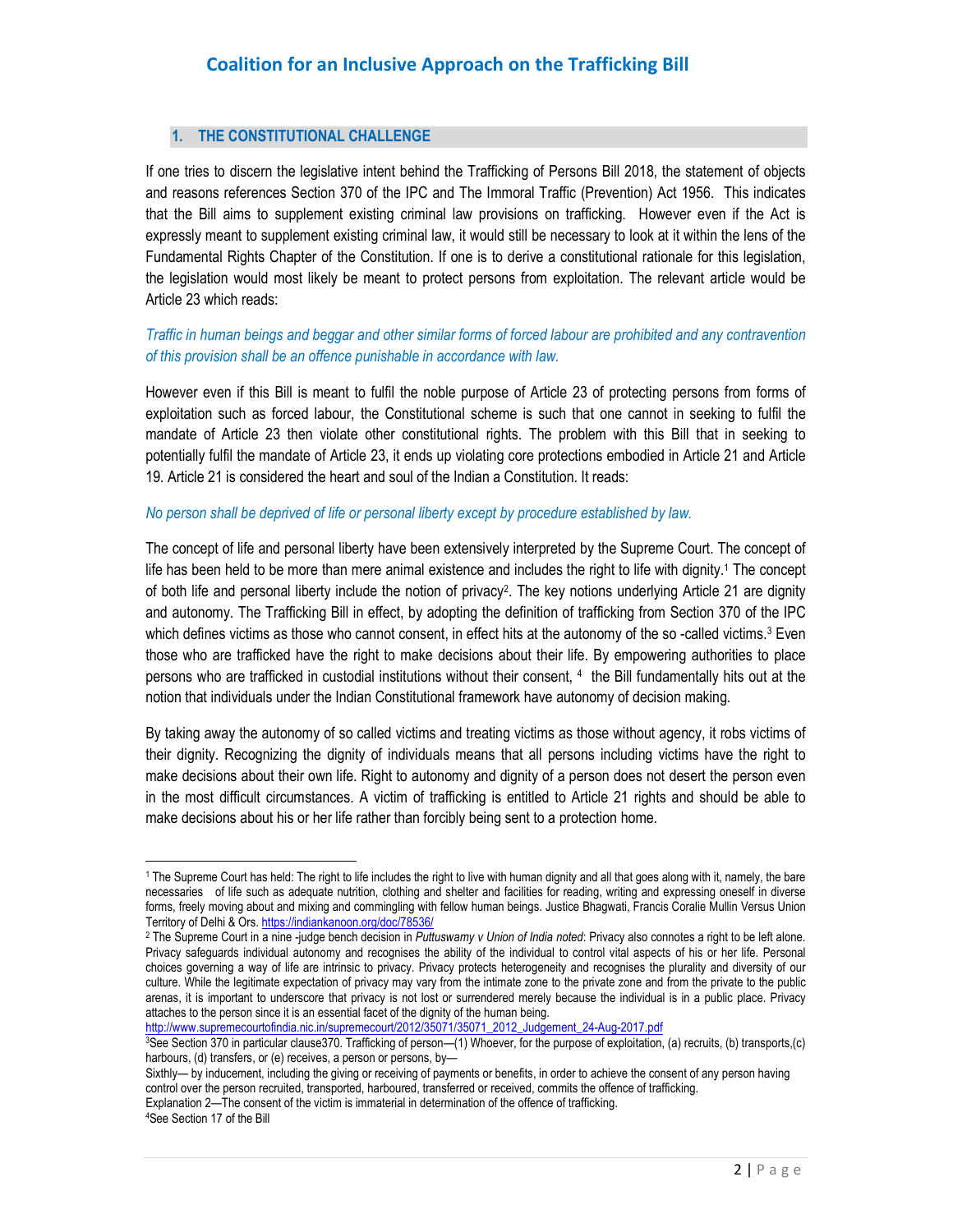The Bill also violates Article 19(1)(g) of the Constitution under which a citizen has the right to practice any profession or to carry on any occupation, trade or business. Persons doing sex work are often at the bottom of the socio-economic hierarchy in India. They seek to make a livelihood in extremely difficult circumstances. This Bill by implicitly including sex workers within the definition of persons who are trafficked, makes the lives of those who seek to make a livelihood from sex work that much more precarious. Under the guise of protection, the State seeks to withdraw one of the few options persons have to make ends meet.

The injustice of withdrawing the right under Article 19(1)(g) from adult persons also hits at the norm of equality. Its only when it comes to the question of sex work that the state treat adults who engage in that profession as persons in need of protection. This is because the question of sex work is freighted with notions of morality. For the Indian state, the impulse to defend a majoritarian morality prevails over the impulse to allow adult persons to exercise their right to autonomy, dignity and freedom to practise the profession of their choice. It is important for the government to recognize that its mandate is not to implement the morality of the majority. Rather the government must conduct its policy within the ambit of constitutional morality. The idea of constitutional morality as propounded by Dr. Ambedkar is of a morality which does not impinge upon constitutional rights. Thus, public morality cannot be a justification for depriving persons of their fundamental rights and the adherence to constitutional morality would require that the government protect the right to autonomy, dignity and profession of persons in sex work, regardless of what a majoritarian morality demands.

Finally, it should be noted that this Bill by denuding sex workers of their right to practise the profession of their choice, hits at the right to life itself. The state having failed to ensure equality of opportunity, now proceeds to make the precarious lives of those in very difficult circumstances even more unviable. By doing do the state only enhances the contradictions which structure Indian society include that between the wealthy and the poor.

This Bill is one with other measures of the Indian state which increase the already sharp socio-economic divides in Indian society. The Indian state must heed the warning of Dr. Ambedkar<sup>5</sup> and begin to address the problems of trafficking from the lens of redressing socio-economic inequality and not by criminalizing the livelihoods of the poor. If it continues to follow the current course of ignoring the interests of those at the bottom of the socioeconomic hierarchy, it put 'our political democracy at peril' and there is a very real possibility that 'those who suffer from inequality will blow up the structure of political democracy'.

### **2. CRIMINALISATION AND NOT WELFARE?**

1

The trafficking bill ignores the problems associated with unequal growth, skewed development and inequity, including – aspirations to migrate for better livelihood. Distress (political, social, economic) and crisis also create conditions for a large proportion of female migration. However, the proposed trafficking bill envisages a rescue and rehabilitation mechanism to address the vulnerabilities faced by women. Further instead of focusing on creating conditions and laws that make migration safer for women, these policies are focused on deterring women's right to mobility and movement and criminalising vulnerable populations.

The Bill is fundamentally motivated by a criminalizing impulse. Issues which have to be seen within the lens of development are sought to be dealt with by criminal law. The state instead of taking on welfarist/ developmentalist functions chooses to focus on incarcerating the poor.

<sup>5</sup> As Amebedkar presciently warned: *On the 26th of January 1950, we are going to enter into a life of contradictions. In politics we will*  have equality and in social and economic life we will have inequality. In politics we will be recognizing the principle of one man one vote *and one vote one value. In our social and economic life, we shall, by reason of our social and economic structure, continue to deny the principle of one man one value. How long shall we continue to live this life of contradictions? How long shall we continue to deny equality in our social and economic life? If we continue to deny it for long, we will do so only by putting our political democracy in peril. We must remove this contradiction at the earliest possible moment or else those who suffer from inequality will blow up the structure of political democracy which is Assembly has to laboriously built up."* Speech to the Constituent Assembly, 25 November 1949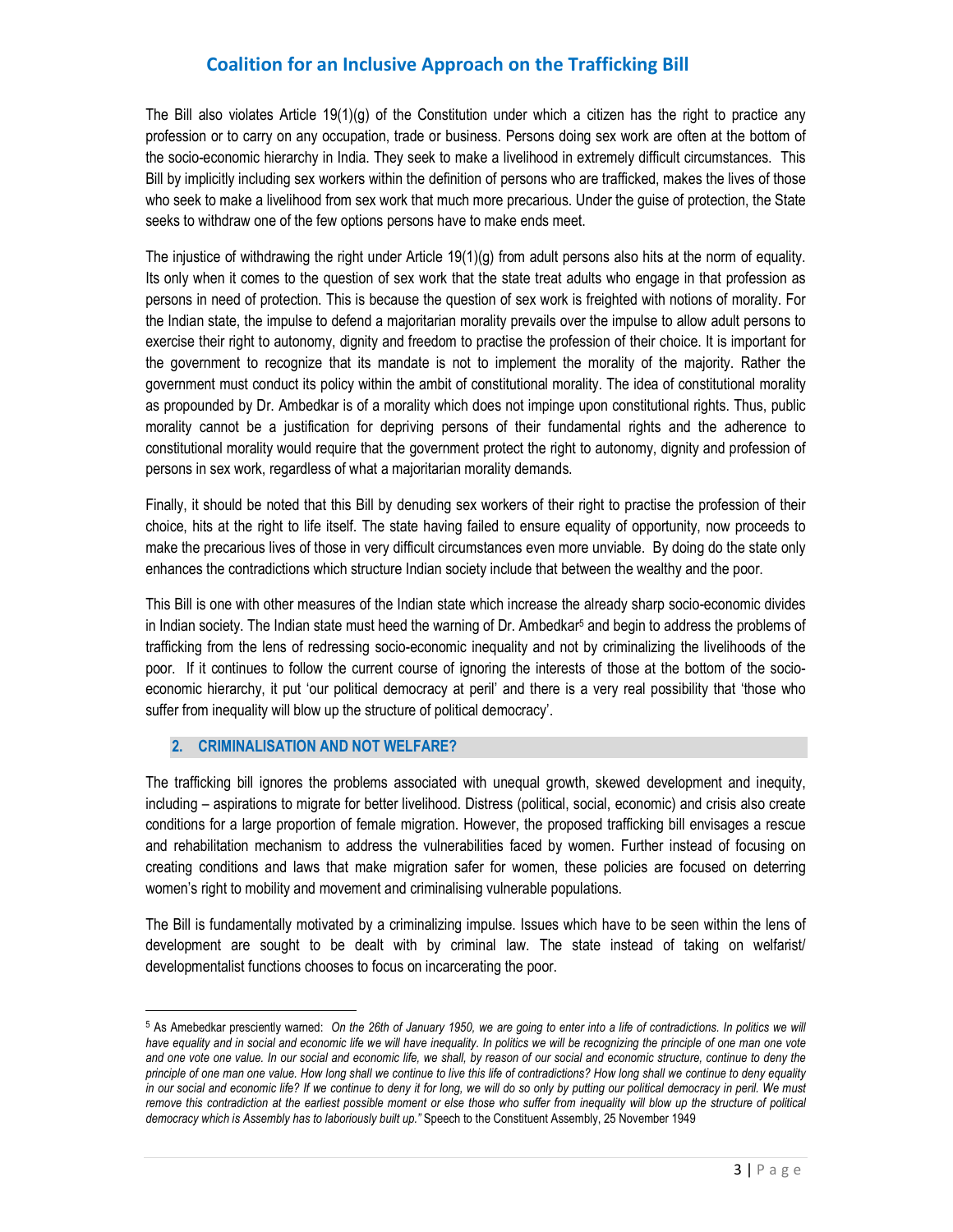The criminalizing impulse of the Bill is apparent not only in the fact that it sets up agencies and institutions which focus on 'raid' and custodial detention masquerading as rehabilitation but also in the draconian bail provisions. Clause 52 denies the accused person the right to anticipatory bail by specifically denying all persons accused of offences carrying a punishment of above two years; the right to approach the court under Section 438 for anticipatory bail. This is extremely harmful as it is highly likely that this provision will be misused and false cases will be booked against victims. This is the experience under the ITPA where women in sex workers are arrested and tried as brothel owners and pimps. By denying those arrested under this bill the right to anticipatory bail, the bill eliminates provisions meant to prevent misuse. The provisions for freezing of bank assets and sealing of places used for the 'purposes of trafficking' is also about using a criminal law approach to deal with the networks within which precarious labour is forced to eke out a livelihood. This criminalisation approach is also evident in the fact that trafficking for the purposes of begging is seen as an aggravated form of trafficking. The victims in this case as well will be sent to custodial institutions, thereby again betraying the state mindset behind this Bill.

This provision along with the provision criminalizing the administration of chemical substance or hormone on a person for the purpose of early sexual maturity also effectively criminalizes both the intimate life as well as the profession of trangender persons. By criminalizing the administration of hormones, the Bill plays into stereotypes of the transgender community making it seem that persons are abducted and hormones are administered to make them transgender. While any coercive measure should be a criminal offence, in this case, it is likely that the provision will be used to target the consensual use of hormones and the provision of hormones thereby denying transgender persons the right to gender identity and gender expression.

### **3. SURVEILLANCE CAPABILITIES, LACK OF ACCOUNTABILITY, PRIVACY PROTECTION**

Surveillance capabilities of State institutions tasked with functions like anti-trafficking should be viewed critically. Such capabilities should be seen in the context of evolving technology use by law enforcement and its dangers. Surveillance today is enabled through technologies like facial recognition, biometric databases and big data applications that come with the promise of innovative and cutting-edge use-cases, including the promise of finding missing persons, but have been found to threaten democratic space, and reproduce age-old biases and deepen inequalities that are at the root cause of the issues sought to be cured. There is presently no data protection law or regulatory framework that governs how government agencies and intelligence agencies process and share information. Sex trafficking prevention measures are intricately connected to national security, and ambitions of the State's overseeing powers.<sup>6</sup>

The National Anti-Trafficking Bureau (Section 4) is tasked with prevention and monitoring, with powers for surveillance with the cooperation of other law-enforcement bodies, and an explicit function of creating a database of crimes related to trafficking, without concomitant obligations for such intelligence gathering and database creation to be necessary or proportionate.

1

<sup>&</sup>lt;sup>6</sup> In an article for Open Democracy, Jessica R Pliley writes of the US government measures to increase its institutional reach through sex trafficking prevention efforts: *DARPA's celebration of the law enforcement potential of the Memex project should not be taken lightly. The project significantly increases the surveillance state and makes its findings available to law enforcement. This expanded surveillance is*  justified by drawing on the discursive and political power of the anti-trafficking movement in the United States, and it will be a powerful gift *to law enforcement. But if the history of the surveillance national security state and the enforcement of anti-trafficking laws*  teaches us anything, it suggests that in the past these initiatives grew the power of the state while criminalising the behaviour of *migrating women.* https://www.opendemocracy.net/beyondslavery/jessica-r-pliley/sexual-surveillance-and-moral-quarantines-historyof-antitrafficking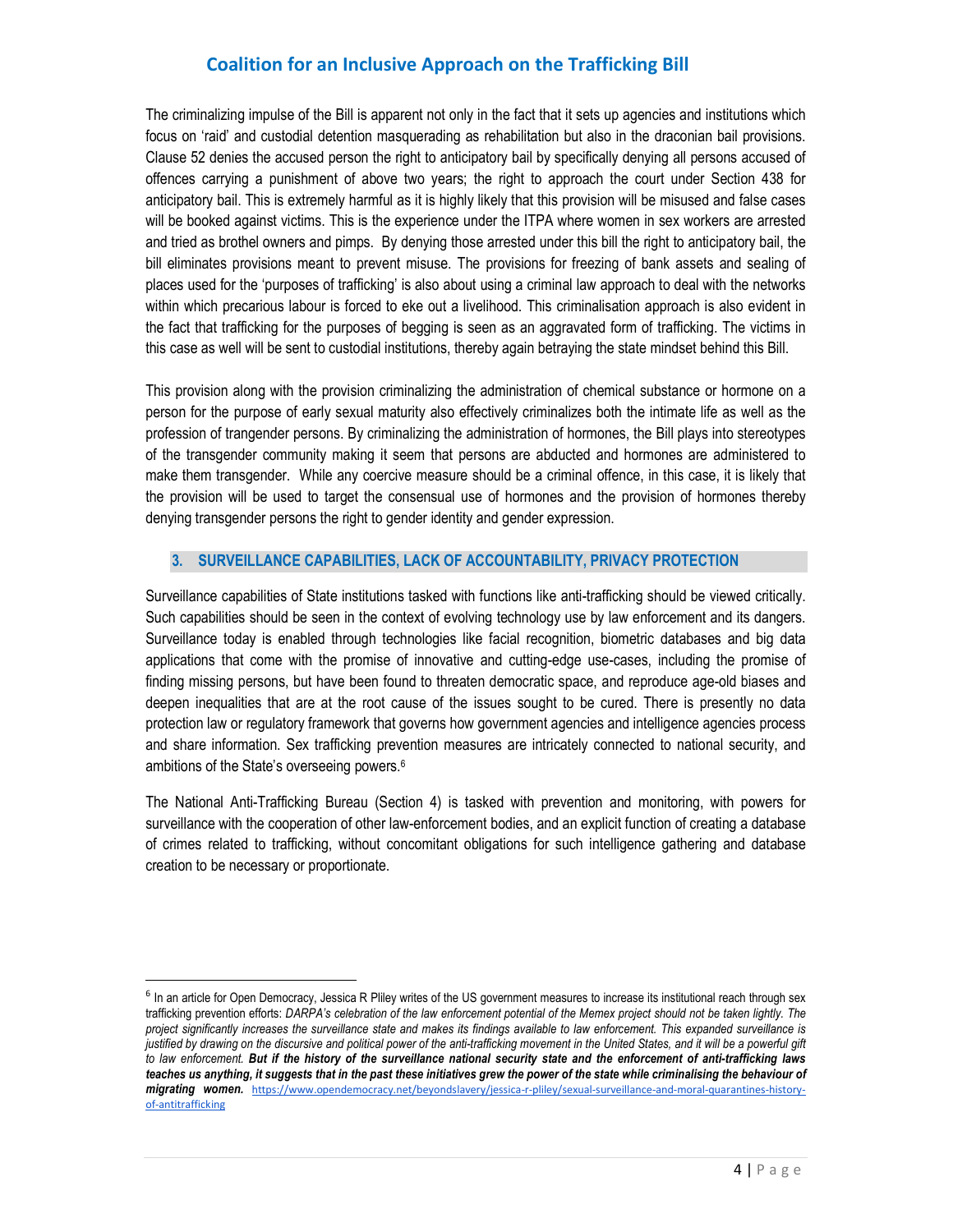As part of its role in ensuring that there is prevention of trafficking, the District Anti-trafficking Committees are tasked with roles (Section 13 (iii), (v))<sup>7</sup> requiring ongoing hyper-local surveillance, including coordinating with record-keepers monitoring the availing of government schemes and benefits in other government departments.

While the nature of anti-trafficking efforts are such that they require cooperation between different State units and multiple agencies, there needs to be accountability mechanisms required in the same law, that prevent (a) potential abuse against adults who are consensually or voluntarily engaged in sex work (b) misuse by the agencies for different purposes than what is specified.

According to Section 20 (iv), the State and District Anti-trafficking Committees have to take measures to coordinate with 'corporate sector to implement various schemes, programmes for the prevention of trafficking of persons'. It is unclear what is the scope or intention for such coordination. The same section also includes a requirement for accountability<sup>s</sup>, the only mention in the entire Bill. However, no further guidance is provided, and the section remains vague.

This section also provides for a wide ambit to State and District authorities to design 'prevention' mechanisms. This includes 'developing appropriate law and order framework to ensure prevention of trafficking of persons', 'organising interface between law enforcement agencies, other Government Departments and agencies with the voluntary organisations or non-Governmental organisations in matters of prevention of trafficking of persons'. These provisions may include creating communication channels for reporting by different bodies of suspected trafficking. However, what's important is to also consider the wide ambit that is allowed for sharing information without privacy protections.

#### *Limited conception of privacy*

l,

Section 48 states that the designated Court may record the victim's statement via video-conferencing, giving due regard to concerns of safety and confidentiality. It provides that no form of communication at any stage of the process shall disclose name and other particulars of the victim or witness that may lead to their identification. However, there is nothing in the Bill which prevents misuse of information by persons in the law enforcement and other State machinery. Further, there is no indication that the data gathered by these agencies shall be stored in a secure manner. Given the inter-linking of databases, storage of data by government bodies on proprietary commercial services and poor security practices in general, the current approach to privacy and confidentiality of information is severely lacking.



<sup>7</sup> (iii) co-ordinate with other State Departments and Panchayati Raj institutions, to keep a check on the children who drop out from schools and those children who are covered by various schemes and have stopped accessing the benefits of those schemes and inform such cases to the State Anti-Trafficking Committee and take appropriate actions;

<sup>(</sup>v) facilitate survey of the areas and vulnerable population to identify source, transit and destination areas of trafficking of persons and based on the information received, draw up an action plan for the prevention and protection of people who are vulnerable to trafficking and implementation of the action plan;

<sup>&</sup>lt;sup>8</sup> (v) ensuring accountability of the concerned agencies, by regular review and appropriate action;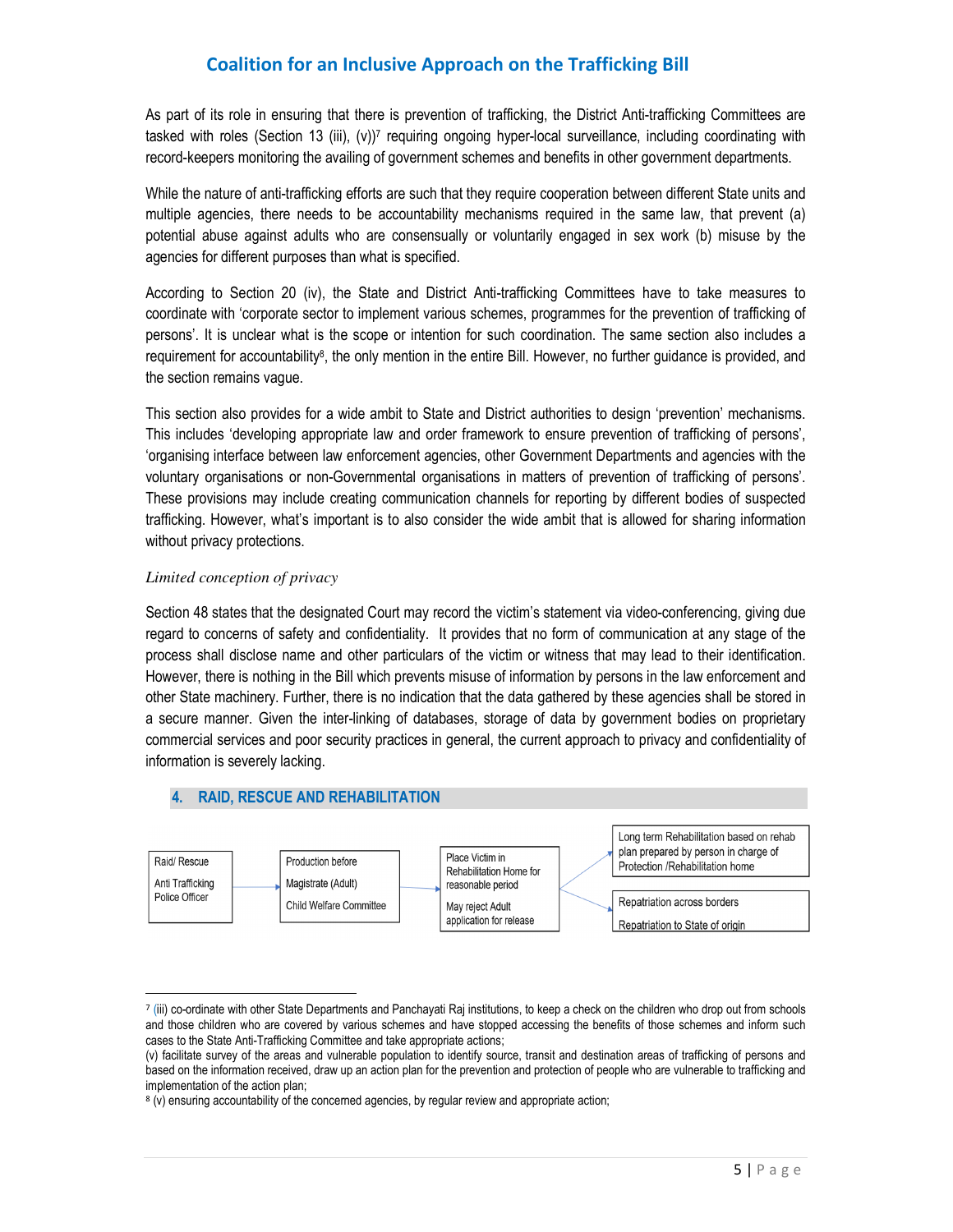The proposed bill devises rehabilitation measures for rescued victims. Under Section 16, the Anti trafficking Police Officer or Anti Trafficking Unit is empowered to remove an individual who is in "imminent danger to life and person" from any place or premises and produce he individual before a Magistrate or Child Welfare Committee.

In the case of adults rescued by the Anti trafficking units, the Magistrate may make an order sending the victim to a rehabilitation home (Section 17). If the rescued adult makes an application for release, the Magistrate may reject the application on grounds that it has not been made voluntarily.

### **A. Negating Consent of Adult Victims**

The lack of consent of adults to participate in processes that impact their lives, homes, and future hits at the very core of State obligations to preserve and promote an individual's right to free choice and movement. There are two provisions that are of concern in this regard.

### **i. Proviso to Section 17**

*Provided that, if the victim or any person rescued is not a child and he voluntarily -in makes an application supported by an affidavit for his release and if the Magistrate is of the opinion that such application has not been made voluntarily, the Magistrate may reject such application after recording his reasons in writing.*

Every citizen is guaranteed the constitutional right to exercise their choice regarding decisions that impact their lives. The law must take into account the wishes and consent of the person in the present point of time for purposes of rescue, rehabilitation and prosecution. Even, if a person may have been initially trafficked at the time of entry, the consent and wishes of the persons in the present have to be ascertained.

The Draft Bill denies agency to persons categorized as 'victims' and makes *no provisions for* ascertaining the wishes and *taking the consent of persons to be prevented, rescued* or rehabilitated under the proposed law. There is *no opportunity* for the *"rescued" individual to exercise their choice* as to the options available and to be exercised.

Section 17 of the Immoral Traffic Prevention Act, which deals with intermediate custody of persons rescued, states that persons remanded to a protection home must be given the opportunity of being heard. Moreover, the magistrate must also carry an inquiry into the correctness of information received under S. 16(1), i.e., that the person was indeed carrying on, or made to carry on, prostitution in a brothel. However, Section 17 of the proposed Bill does not create any such requirement on part of the Magistrate. Section 17 under the ITPA has been long criticised for giving draconian powers to the police, and for allowing Magistrates to remand women indefinitely. However, Section 17 of the Bill gives the magistrate powers that far exceed even this. There is no requirement for the Magistrate to hear the victim before remanding her to the home. In fact, the proposed bill prescribes that the Magistrate may reject the application of an adult victim for release on the grounds that it has not been made voluntarily. The Bill does not have any provision for appeal against an order of detention passed by the Magistrate.

A rescue and rehabilitation mechanism is suggested to address the vulnerabilities faced by women. Instead of focusing on creating conditions and laws that make migration safer for women, these policies are focused on deterring women's right to mobility and movement. The law proposes to give extraordinary powers to the judicial system to control and decide the fates of adults not accused of criminal offenses; by being vested with the authority to negate their consent – a framework that hits at the very heart of human freedom and human agency. The bill does not provide appeal to challenge such a deleterious provision.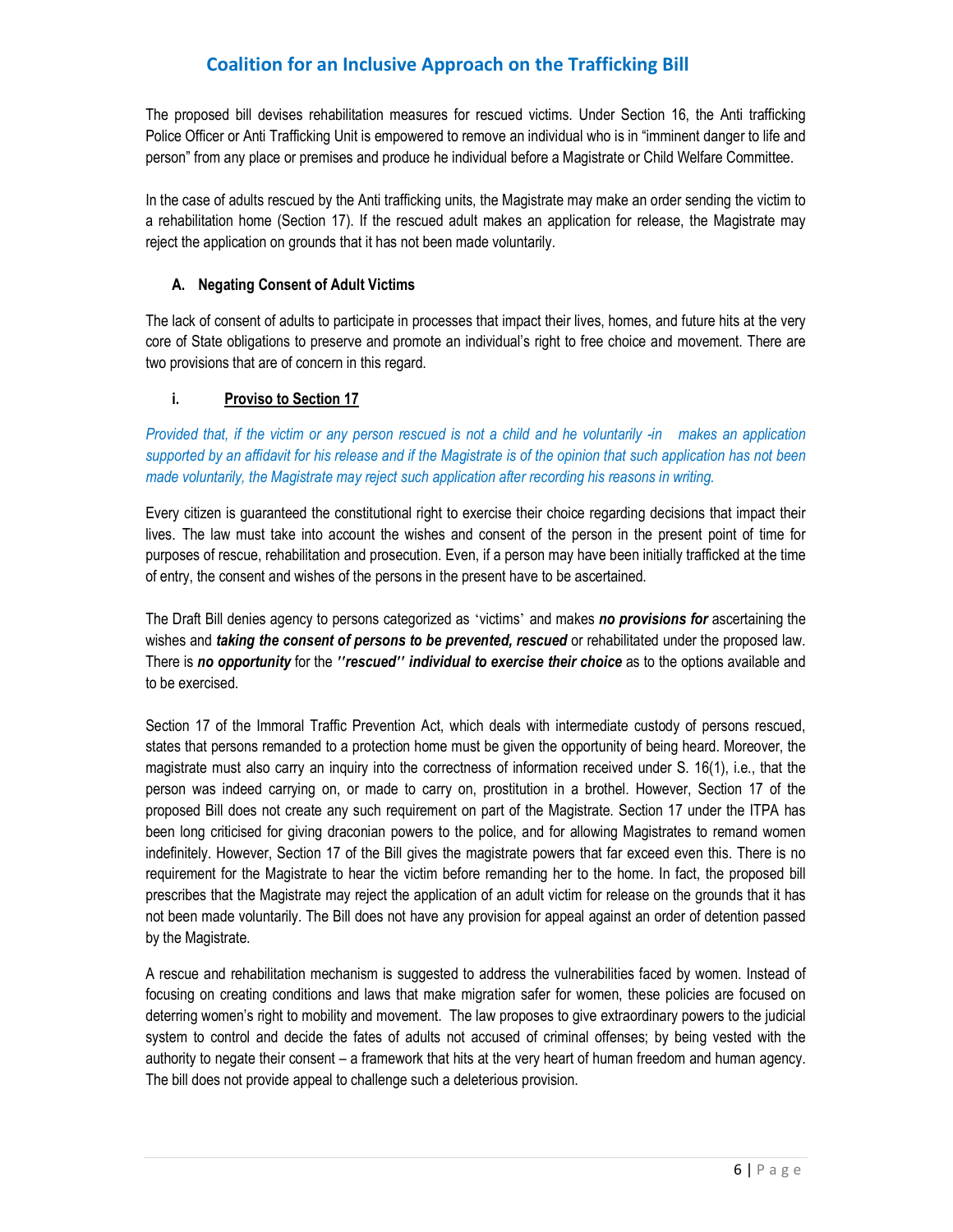Oft heard experiences of vulnerable communities have shown that they have been at the receiving end of laws and policies that have been blindly applied to them in the name of forced rehabilitation. A recently concluded study conducted by SANGRAM and VAMP called "RAIDED" revealed that out of a sample of 243 women picked up in raids in Maharashtra, 193 were adult consenting sex workers, who were incarcerated in rehabilitation homes against their wishes. Of these 28 women said that they had been incarcerated for periods between 6 months to 3 years before they were finally released<sup>9</sup>. Under the proposed law, this process will become more brutal and incursive for sex workers. It will also extend to groups of people most vulnerable because of poverty or attempt to make a livelihood through precarious forms of work. (Surrogates, domestic workers, sex workers, transgender people).

We recommend that consent of the rescued person is key before sending her to a Special Home/ Protection Home/ Rehabilitation Home. In the event that a rescued person wants to leave a protection home at any time after she is admitted, she should be allowed to do soon her own cognisance. Rescued persons should have the freedom to opt in for programmes and schemes as per their choice and consent.

#### **Limiting Agency of the Victim**

Section 17 of the Bill empowers a magistrate to place a victim in a rehabilitation home. The proviso to subsection (4) states that a victim or a person on their behalf may make an application for release, supported by an affidavit. However, the same proviso states that if the magistrate were to find that such application has not been made voluntarily, it may be rejected. What is noticeable is that the section does not set down any criteria that the magistrate must follow before placing the victim in the home. Therefore, in the absence of objective criteria, it is entirely up to the discretion of the magistrate to decide whether to place a woman in the home or not. It should also be noted that other acts that permit institutionalisation, for example, the Juvenile Justice Act, also mention that institutionalisation should be of last resort. In fact, the JJ Act repeatedly stresses upon the importance of family and familiar surroundings. However, the Bill does not even mention that victims of trafficking may have families, neither does it speak of financial and other obligations that victims may have. For example, in our experience, many women "rescued" in raids are separated from their families, including minor children, for months at an end. The Bill does not speak of a victim's right to be reunited with her family.

The clause is also in violation of the order of the Supreme Court in Buddhadev Karmaskar v Union of India, which states that women should not be compelled to be institutionalised in order to avail of rehabilitation.

#### **ii. Rehabilitation**

l,

It has been accepted that the major causes of trafficking include – poverty, war, civil unrest, natural disasters, drought, demand for cheap labour, debt bondage among other factors. However, the approach of the present bill is a study in contrast. The Bonded Labour Act provides the following explicit protection to bonded labourers

- Every labourer stands freed and discharged from any obligation to render bonded labour
- Liability to repay bonded debt stands extinguished. No suit for recovery can be filed. If some property was forcibly taken from the bonded labourer, it will be restored.
- Property of bonded labour is freed from mortgage, charge, lien or encumbrance
- Freed bonded labour shall not be evicted from residential premises he was occupying as part of consideration for bonded labour.

The Bill in clause 31(1) defines trafficking for the purpose of bonded labour. The victims in such cases will be produced before the Magistrate before being detained in Custodial Institutions. The approach to Bonded Labour

<sup>&</sup>lt;sup>9</sup> Raided: How anti trafficking strategies increase sex workers' vulnerability to exploitative practices. Table 9, page 53 and Table 10, Page 54. https://www.sangram.org/resources/RAIDED-E-Book.pdf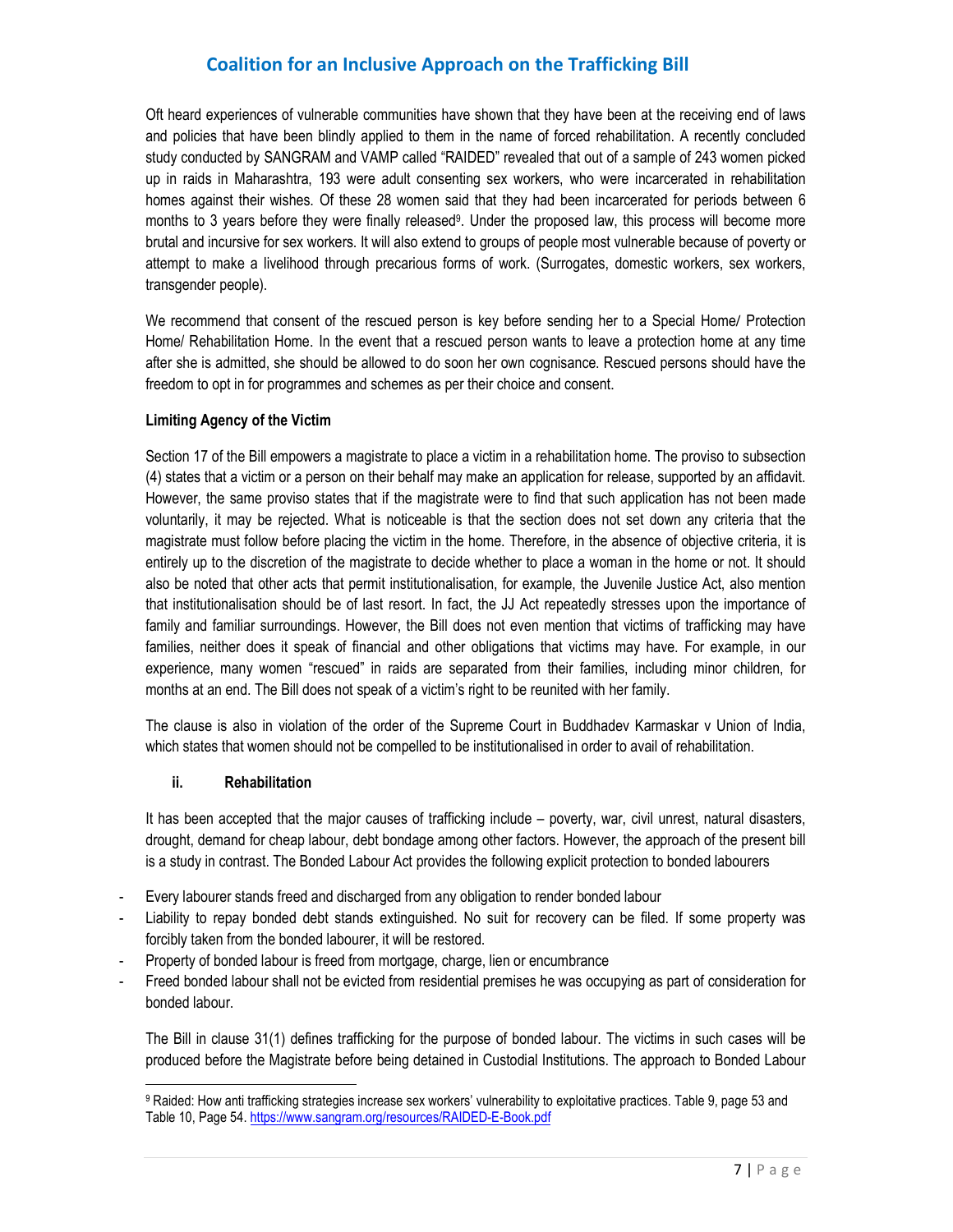in the current 2018 bill is based on custody, while the approach in the Bonded Labour Act is non -custodial and aims to protect the rights of the bonded labour. By privileging the 2018 approach of custody over the 1976 approach of rehabilitation which places the rights and agency of the bonded labour at the center of the legislation, the Bill is sending out a larger message of the way the State prefers to deal with poverty and precarious forms of labour. The proposed Bill only provides an explicit mandate to rescue victims place them in protection homes and repatriate them to state of origin or country. There is no effort to redress the underlying factors that may have led to the trafficking of the individual including debt bondage, loans taken at high rates of interest, distress migration. The proposed bill makes no mention of extinguishing debts which may have been a strong factor in creating vulnerability of the rescued person.

The Bill calls to attention the continued focus of the State in the Raid, rescue and Rehabilitation model as the panacea for all people who have been trafficked. Even as the consent of the victim gets negated, there is overwhelming evidence that the model has been used to forcibly incarcerate sex workers for long periods of time without recourse to judicial mechanisms.

Despite sex workers stating that they are adult and consent to being in sex work, they are "forcibly" picked up, their families are forced to give affidavits in courts stating that they will not do sex work again. In many instances, courts have refused to release HIV positive sex workers stating that families are not capable of looking after these women. These strategies further drive women in sex work underground and without safety nets in times of violence and exploitation.

The trafficking bill ignores problems associated with unequal growth, skewed development and inequity, including – aspirations to migrate for better livelihood by criminalising movement of women. Women in distress (political, social, and economic) and crisis move for better livelihood options. Poverty also creates conditions for a large proportion of female migration. Is the criminalisation, incarceration, rehabilitation framework the best possible option to address inequities?

In contrast, Section 13 of the Prohibition of Employment as Manual Scavengers and their Rehabilitation Act, 2013 mandates a comprehensive system of rehabilitation that is sensitive to the structural inequities that contribute to manual scavenging<sup>10</sup> .

The Supreme Court in the case of Budhadev Karmaskar v Union of India, has repeatedly bought attention to the futility of remand in short stay homes against the wishes of the victim<sup>11</sup>. Moreover, the 7<sup>th</sup> Report of the Panel on

l,

<sup>10</sup> The Act states:*13. Any person included in the final list of manual scavengers published in pursuance of sub-section (6) of Section (11) or added thereto in pursuance of subsection (3) of Section 12 shall be rehabilitated in the following manner, namely: He shall be given, within one month,* 

*a photo identity card, containing, inter alia, details of all family members dependent on him, and such initial, one-time cash assistance, as may be prescribed* 

*his children shall be entitled to scholarship as per the relevant scheme of the Central Government or the State Government or the local authorities, as the case may be;* 

*he shall be allotted a residential plot and financial assistance for house construction, , or a ready-built house, with financial assistance, subject to the eligibility and willingness of the manual scavenger, and the provisions of the relevant scheme of the Central Government or State Government or the concerned local authority;* 

*he, or at least one adult member of his family, shall be given, subject to eligibility and willingness, training in a livelihood skill, and shall be paid a monthly stipend of not less than three thousand rupees, during the period of such training.* 

*He or at least one adult member of his family shall be given, subject to eligibility and willingness, subsidy and concessional loan for taking up an alternative occupation on a sustainable basis, in such manner as may be stipulated in the relevant scheme of the Central Government or the State Government or the concerned local authority.* 

*He shall be provided any such other legal and programmatic assistance, as the Central Government or State Government may notify on his behalf.* 

<sup>11</sup> In its order dated August 24, 2011, the Supreme Court states: *In this connection we wish to say that providing short stay homes to sex workers is hardly a solution to their problem. They must be provided a marketable technical skill so that they can earn their livelihood through such technical skill instead of by selling their bodies. Merely sending them to homes is sending them to starvation. … In this*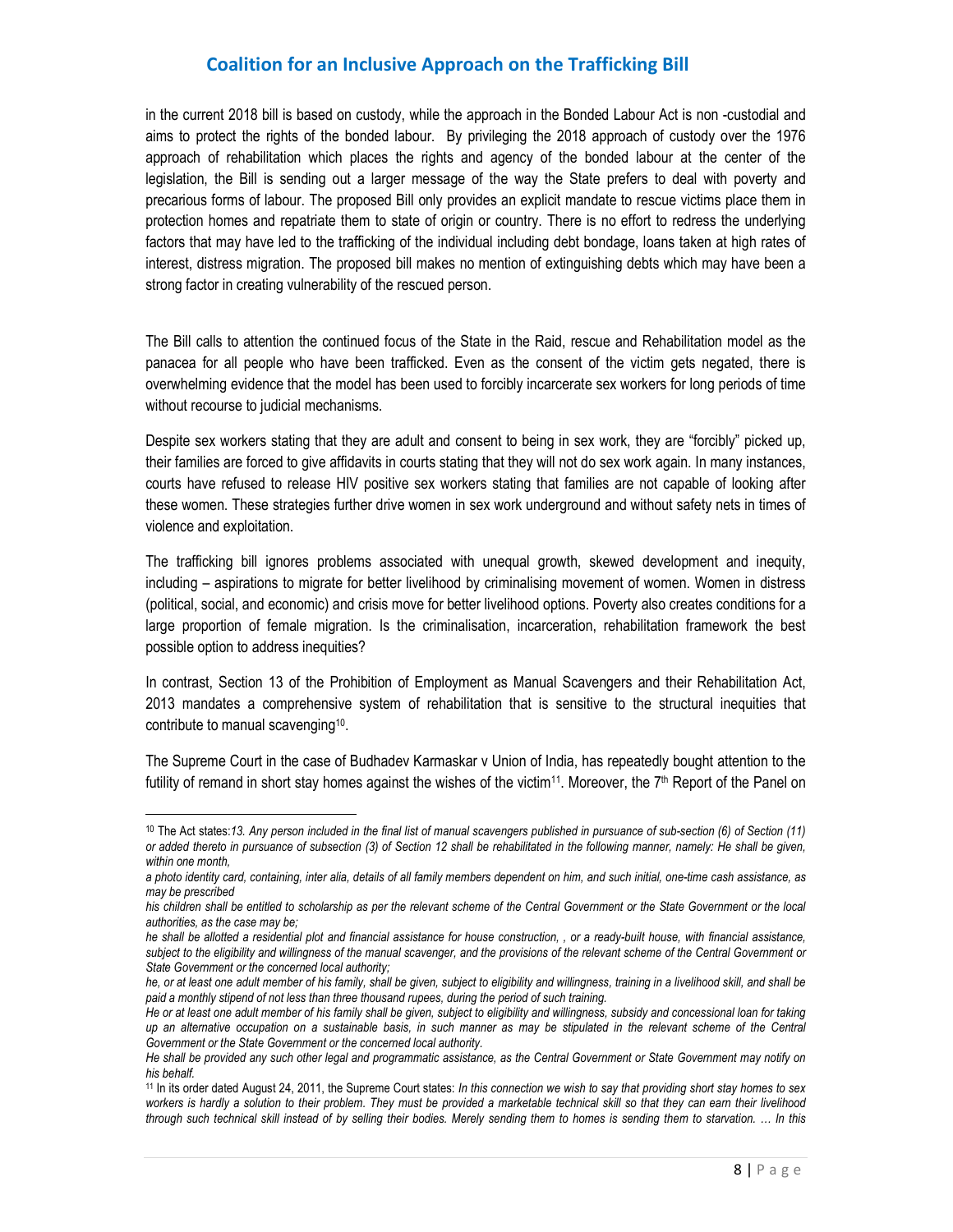Sex Work, constituted by the Supreme Court under the same case, states that provisions such as crèches, day care and night care facilities should be set up for children of sex workers. However, no such provision is incorporated within this Bill.

The UN Trafficking in Persons Report speaks of housing, and the Manual Scavenging act speaks of provision of plots for house construction. The Karnataka Government has recently recommended the provision of housing for sex workers. These recommendations recognise that merely removing a person from the site of trafficking is not going to assist the victim of trafficking in being rehabilitated. Provision of housing, and not merely accommodation, is essential to the continued rehabilitation process.

Rehabilitation measures must account for the structural factors that contribute to driving women to be trafficked. The manual scavenging act for example, recognizes rehabilitation to be a process which may disrupt any income generation activities of the victim, and also recognises the support that families of exploited persons receive from their exploitation. Such an understanding is completely absent from the Bill.

#### **iii. Medical examination**

*S 16. (1) Where a police officer or anti trafficking officer or anti trafficking unit has reason to believe…. It may*  remove such person from any place or premises and produce him before the Magistrate.... and shall take all *necessary steps for the medical examination of such person for the purposes of determination as to the age, the assessment or detection of trauma, injury or illnesses incidental thereto.* 

Nothing in the wording of this provision refers to the necessity of taking the consent of the adult individual. The right of an adult to consent to medical treatment of any nature is enshrined in the right to bodily autonomy under Article 21 of the Constitution. There have been many cases where medical tests of sex workers have been conducted and shared with courts without consent. HIV/AIDS test results have been used as a ground to deny them liberty from rehabilitation homes on grounds that they were incapable of taking care of themselves.<sup>12</sup>

### **5. DISTRICT ANTI TRAFFICKING COMMITTEE POWERS**

Under the proposed Bill, a District Anti Trafficking Committee (DATC) will be constituted in every district comprising of members from various departments, law enforcement, judiciary and civil society organisations<sup>13</sup> . The DATC can facilitate the creation of an Individual care plan for a victim in a Protection or Rehabilitation Home<sup>14</sup>, pass directions to these Homes<sup>15</sup>, facilitate inter – state repatriation of bonded labourers<sup>16</sup>, assist in rescue operations and transfer of individuals to Rescue homes<sup>17</sup>.

The Committee has been given vast and unfettered powers in relation to identification of a victim (s), their rescue, protection, assistance, rehabilitation and repatriation. Given that the DATC is exercising powers in relation to adults not accused of any crimes; the lack of a consultation process with the victim or placing the

<sup>15</sup> Section 13 (3) ii

l

<sup>16</sup> Section 13 (3) iv

<sup>17</sup> Section 13 (3) vii

*connection, we would like to say that the Central Government scheme has placed a condition that the rescued sex workers must stay in a corrective home in order to get technical training. In our opinion, No such condition should be imposed as many sex workers are reluctant to stay in these corrective homes which they consider as virtual prison.*

<sup>12</sup> Raided: How anti trafficking strategies increase sex workers' vulnerability to exploitative practices. Sex workers in Kolhapur who were put in rehabilitation were denied discharge on grounds that they were HIV positive because their families had not taken care of them. (Page 66) . https://www.sangram.org/resources/RAIDED-E-Book.pdf

<sup>&</sup>lt;sup>13</sup> Members include - District Magistrate or Additional District Magistrate — Chairperson; District Officer for Women and Child Development — Member; Representative, District Legal Services Authority — Member; Representative, Child Welfare Committee — Member; Two Civil Society Organisations or Non-Governmental Organisations working in the field of prevention of trafficking and related issues — Members; such other members as may be prescribed — Members; and District Police Nodal Officer — Member Secretary. <sup>14</sup> Section 13 (3) i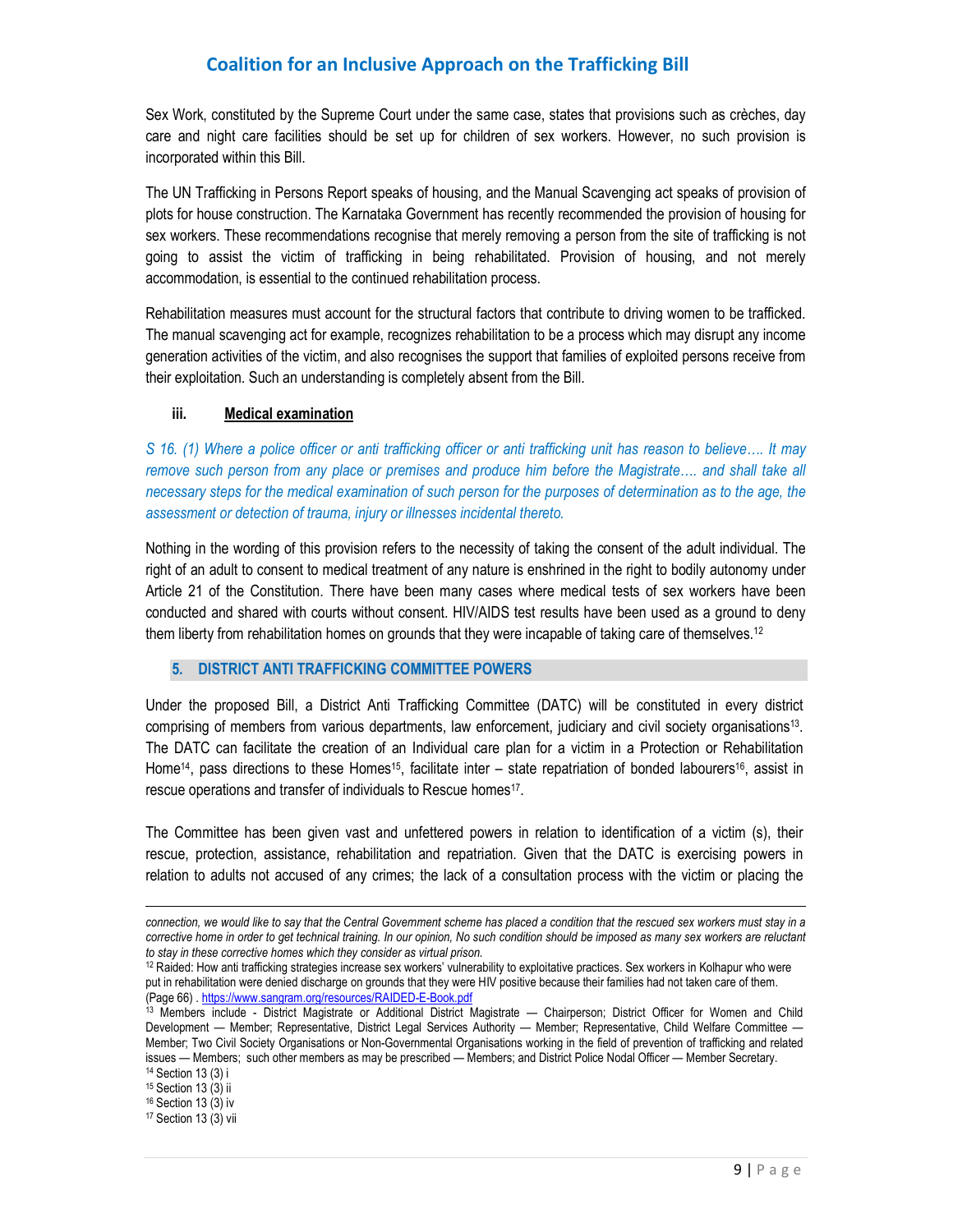victim at the centre of decision making, respecting the agency of an adult victim to take their own decisions is problematic. It hits at the heart of adult agency and creates dangerous restrictions on adult freedom guaranteed under the Constitution.

*Section 14. The DATC shall have final authority to dispose off cases for the care, protection, treatment, development and rehabilitation of victims under the Act.* 

The decisions of the DATC are final and not open to appeal in courts. In the event that a victim disagrees with or wishes to challenge the decision of the DATC regarding care, protection or repatriation, there is no avenue for the same even within the judicial system. More problematic is the provision of mandatory referral by the Special court in the exercise of its functions.

*24. (3) The Magistrate shall consult the District Anti-Trafficking Committee before taking a final decision with respect to the rehabilitation of the victim or such other person.*

Under the provisions of the Immoral Traffic Prevention Act, the Magistrate was authorized to constitute a panel to assist him/ her on decisions related to the rehabilitation of a victim. In the present case, the powers of the court have been restricted by the mandatory referral process. An ever present fear of this mechanism of functioning is that the decisions of the judiciary are supplanted by a powerful committee at the district level and with no recourse to appeal for the victim. When read in conjunction with the other provisions, it creates an undesirable accretion of powers without transparency, appeal and accountability.

The DATC has also been given powers of Repatriation (both within state and across borders) as described in the next section.

#### **6. REPATRIATION AND RIGHTS**

*Section 26. (l) The District Anti-Trafficking Committee or the Child Welfare Committee, as the Repatriation case may be, shall be responsible for the repatriation of victims by co-ordinating with their counterparts in any other District.*

*(3) State Nodal Officer shall obtain informed consent from the victim for repatriation purposes and in case the victim is not in a position to give consent to the State Nodal Officer, he shall make arrangements for the counselling of the victim by trained psycho social professional.* 

*(4) The repatriation of the victims shall be completed within three months for inter state repatriation, and within six months in case of cross border repatriation, from the date of rescue by the District Ami-Trafficking Committee, or the Child Welfare Committee, or State Police Nodal Officer, as the case may be…*

The proposed law seeks to carry out repatriation of 'victims' within India, which is problematic, given the background of aspirational migration of citizens and their right to move safely through the territory of India.

The proposed trafficking bill seeks to repatriate a "victim" to his/ her state of origin after counseling. It is not clear what counseling is to be provided to the individual, it does not discuss job security to be provided on repatriation to the state of origin. Further does the individual have the right to appeal against the order of repatriation and seek legal aid for the same? There is no clarity on how cases of refusal will be handled by the authorities. When and how are the individuals to be released from rehabilitation homes?

 Article 19 (1)(d) of the Constitution of India gives all citizens the right to move freely throughout the territory of India.Article 19(1)(e) of the Constitution of India gives all citizens the right to reside and settle in any part of India. Section 39 providing for repatriation of a 'victim' by the State Police Nodal Officer to the home state of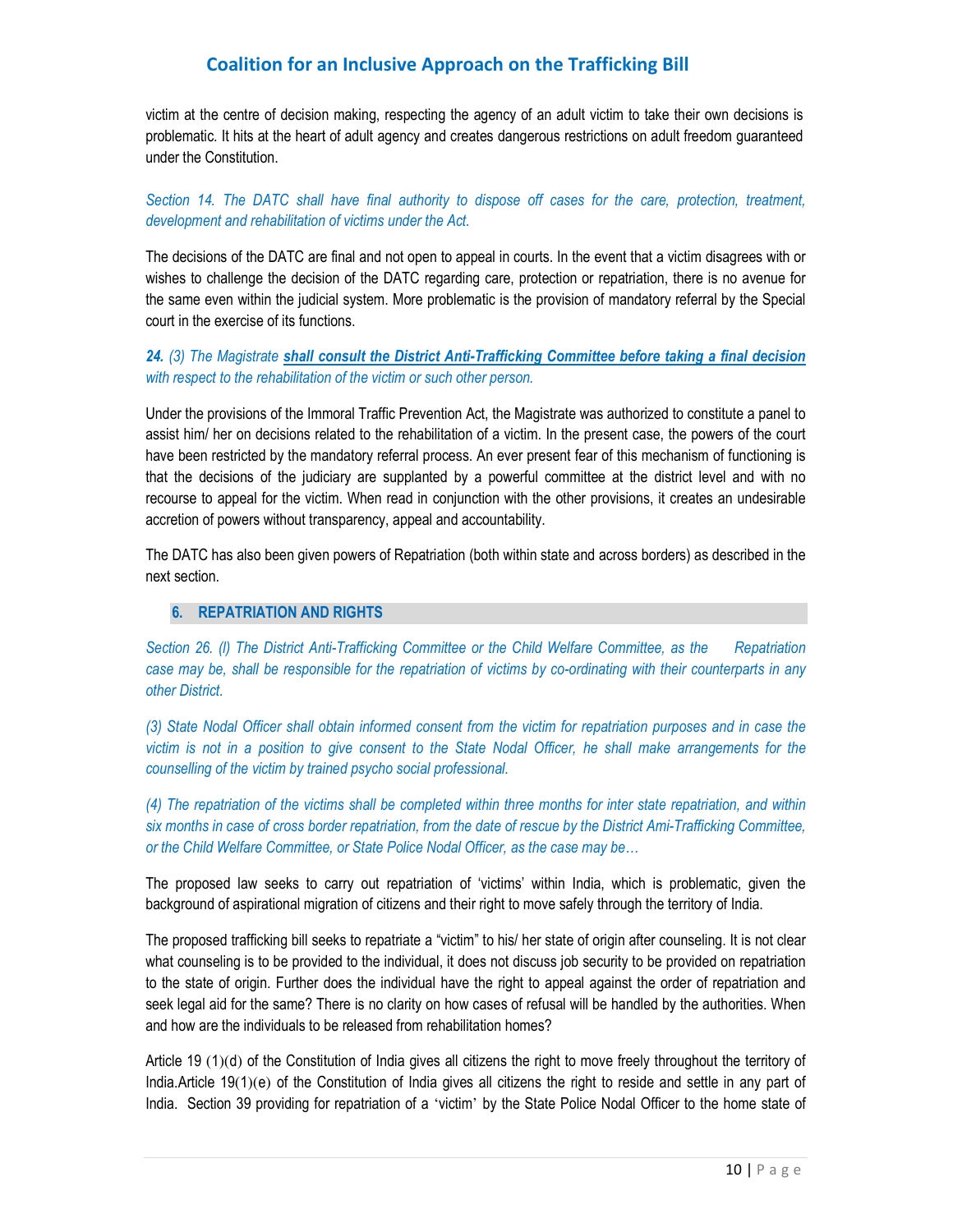any other state can only come into play by exercise of choice as to the place of residence by the concerned individual. The Section calls on the State Nodal Officer to obtain informed consent, but does not lay down the procedure to be followed in the event the "victim' **does not wish** to move back to his/ her home state except for recommending the victim for counselling. It is not clear whether such individual will be sent to a rehabilitation home. An *order of repatriation without the exercise of free choice and consent of the person would be violation of the fundamental rights* of the concerned individual, unconstitutional, bad in law and impermissible.

 Every citizen of India has the right to move freely within the territory of India and all efforts to "restore" to their place of origin should be completely voluntary and based on consent after examining all available options. The rescued person should be counselled and informed of all available options including the choice of going back to their place of origin.

The affected person should also have the right to appeal from any such order of the Committee and appropriate legal aid and other legal assistance should be provided to such individuals. The affected person should also be counselled about their rights.

#### **Repatriation v/s Restoration**

The term "repatriation" does not imply that the women shall be reunited with their families, but only indicates that they shall be returned to their place of origin. At present, repatriation often simply indicates that a woman shall be transferred from a shelter home in one state to a home in another state. Once repatriated, the woman has to undergo another long and arduous process of being finally reunited with her family. The Juvenile Justice Act distinguishes repatriation from restoration, with restoration indicating that the child shall be reunited with their family, while repatriation indicates a return to a similar socio-economic and cultural status. As such, in the context of a victim of trafficking, mere repatriation is simply not enough, and moreover, seems to indicate that removing a victim from a geographical area solves the problem of trafficking.

### **7. EXPLOITATION - EVICTION**

34.*(I)* Whoever keeps or manages or acts or assists in the keeping or management of a premises to be used as *a place for trafficking* of any person shall be punished with rigorous imprisonment for a term which may extend *to five years and also with fine which may extend 10 one lakh rupees and in the event of a second or subsequent conviction with rigorous imprisonment for a term which shall not be less than seven years and with fine which may extend to two lakh rupees.* 

#### *(2) Whoever—*

*(i) being a tenant, lessee, occupier or person in-charge of any premises, uses, or knowingly allows any other person to use the premises or any part thereof as a place for trafficking of persons; or* 

*(ii) being the owner, lessor or landlord of any premises, or the agent of such owner, lessor, or landlord, lets out the same, or any part thereof with the knowledge that the same or any part thereof is intended to be used as a place of exploitation of the victim, or is wilfully a party to the use of the premises or any part thereof as a place for trafficking of persons.* 

*shall be punished on first conviction with imprisonment for a term which may extend to three years and with fine which may extend to one lakh rupees and in the event of a second or subsequent conviction, with rigorous imprisonment for a term which may extend to five years and with fine which may extend to two lakh rupees.*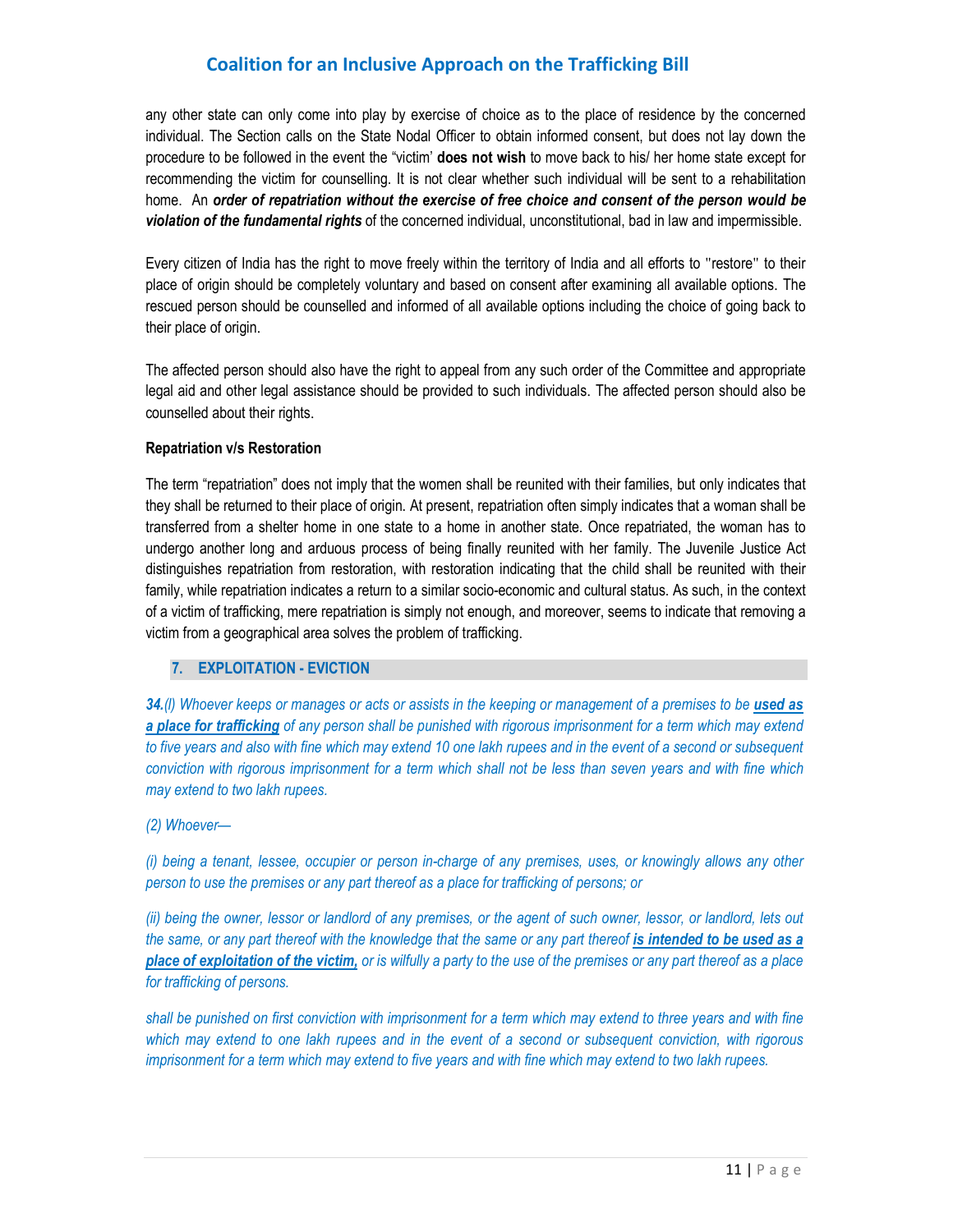*Explanation. — For the purposes of sub-section (2), it shall be presumed until the contrary is proved that any person referred to in clause (l) or clause (ii) of that sub-section has not exercised due diligence in allowing to use or letting out the premises or in allowing the premises or any part thereof to be used as a place of exploitation or as the case may be, and has knowledge that the premises or any part thereof was being used as a place of exploitation of the victim.* 

Place of trafficking and place of exploitation are used interchangeably throughout Section 34. There are two challenges associated with this construction. How will the word exploitation be constructed? Will practices of paying lesser than minimum wage held to be "force" by the Supreme Court, be deemed to be an exploitative practice and hence be covered under the present section?

How will place of exploitation be determined? Will it be read in conjunction with the provisions of trafficking or as a stand -alone provision and left to the discretion of the Magistrate. Sex workers have experienced that the provisions of ITPA and Section 370 are being used in isolation and in a selective manner rather than to stop trafficking. Magistrates and anti – trafficking NGOs selectively interpret the term "exploitation" to incarcerate adult sex workers and arrest women who are providing their homes to other sex workers to work safely.

Secondly, the wording of the proposed bill seeks to evict offenders and occupiers on the mere premise that the space **may be** used as a place of exploitation without the place having been actually used for exploitation. The provision has wide amplitude and potential for misuse since evictions and sealing can be authorised on the premise that a place **may be** used for exploitation.

It also remains to be seen whether this provision will be extended to factories, mines, clinics, hospitals, and private homes – which are places with the potential of exploitation.

*Section 35. (l) Notwithstanding anything contained in any other law for the time being in force, the Magistrate shall, on receipt of information from the police or otherwise, that any premises or any part thereof is being used*  for the purpose of trafficking of persons, issue notice ... to show cause within seven days of the receipt of the *notice why the same should not be sealed …the Magistrate may pass an order—* 

*(i) directing eviction of the occupier or any person from the premises, within seven days of the passing of the order;* 

*(ii) directing that the owner, lessor, or landlord, or the agent of the owner, before letting out the premises or any*  part thereof, which, during the rescue or search has been found to be used for the purpose of trafficking, shall *obtain the previous permission of the Magistrate …* 

The proposed bill creates an offence for maintaining **any** space which has been used as a place of exploitation. It mandates for the punishment of any individual who maintains such a space. However, in cases of premises being used for "exploitation"; the offender and **occupiers** are liable to be evicted from the premises. Section 35 (1) (i) empowers the Magistrate after a seven- day show cause notice to evict the occupier from the premises being used for trafficking for sexual exploitation. This is an extremely problematic provision.

This is in stark contrast to provisions of Section 8 the Bonded Labor Act which expressly prohibit eviction of the person freed from bonded labor and their families from their homestead. Sex Workers are evicted and brothels sealed under The Immoral Traffic Prevention Act since brothels are illegal spaces in and of themselves. Experience has shown that in the case of sex workers, they are often evicted from the premises where they live on grounds of brothels being places of trafficking – their families have been thrown on the streets and the brothels sealed with no provision of appeal.

There are two problems emerging from these provisions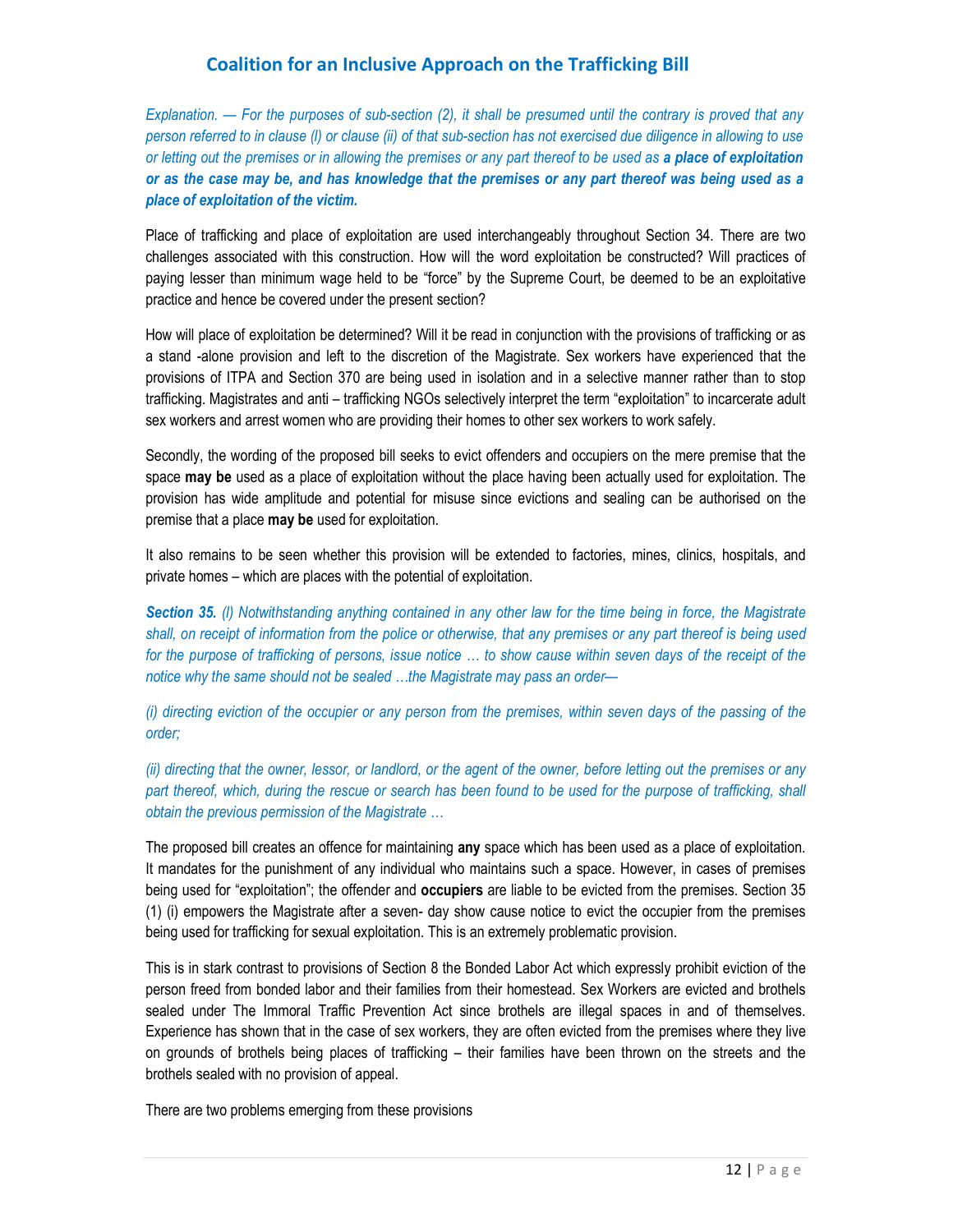- In the case of bonded labourers these places include working establishments such as garment industries, brick kilns, factories. In the case of commercial surrogacy, these places of exploitation potentially could be clinics and hospitals. However, it is a question whether the proposed bill envisages that these spaces will be closed and all employees evicted from the premises in the event that these spaces are being used for exploitation.
- It is clear from the history of the application of the provisions of ITPA, that the provision in question will be used to target brothel spaces and evict sex workers from their homes. This provision can be used to evict sex workers from the premises as occupiers though they have not been accused of any offence. Historically - Section 18 of the ITPA from which this provision has been derived, has been used on numerous occasions to close brothels and evict sex workers and their children. Most recently, we have witnessed these instances in Mumbai, Pune, Kolhapur, Nagpur – in some cases after giving seven -day notice period, but in most cases the brothels were closed without notice. There must be a clear stipulation that the provisions will not be used to shut places where adult consenting sex workers are residing with their children and family members.

### **8. FREEDOM OF EXPRESSION**

**Section 36.** *(l) A person is said to promote, procure or facilitate the commission of trafficking of person, if that person—*

*(ii) advertises, publishes, prints, broadcasts or distributes, or causes the 5 advertisement, publication, printing or broadcast or distribution by any means, including the use of information technology or any brochure, flyer or any propaganda material that promotes trafficking of person or exploitation of a trafficked person in any manner; or*

The section has tremendous potential to regulate and impose restrictions on free speech. The term "promoting trafficking or exploitation" has wide amplitude and many actions can be construed to come within this clause. Rather than imposing a rigourous standard of actual and direct nexus with the act of trafficking or exploitation, a weaker standard of causality is imposed. Under the clause, there is a high possibility of authors of adult material, videographers, film makers and internet sites be charged with promoting trafficking or exploitation. The clause might build a legal link between hosting or producing pornography and trafficking.<sup>18</sup>

There is a threat that Section 36, will be read with Section 79 of the IT Act; which will have huge ramifications on the internet freedom in India. There exist several evidences, research work and accepted jurisprudence to link mere hosting of porn and sex work to sex trafficking. If the same is extended to India along with the Kumar Vishwani case, this section will be used as a tool to ban YouTube videos, Facebook, Twitter, Tinder, Soundcloud and related hosting sites' profiles in the name of "promoting trafficking of a person".

In India, the jurisprudence regarding legality of sex work falls in an extremely grey area and the government had banned 270 escort sites before in the name of obscenity and morality even though it cannot do that under either Section 69A or Section 79 of the IT Act nor the Section 8 of the ITPA. It had also banned 470 porn sites under the same excuse but later took off the ban as it did not adhere to any legislation. This section will not only legitimize such acts of banning but would also give wide ranging powers to ban other things on the internet like the aforementioned.

*Section 39: Buying or Selling of any person*

1

<sup>18</sup> SESTA in the US seeks to do away with CDA 230, their benchmark law on internet freedom by providing with restrictions and making third parties liable for hosting sex work material which it believes is linked to trafficking as well. This has been heavily criticized by scholars as well as public advocate groups including groups working for the rights of sex workers. Even their Department of Justice had released a last minute statement against the passing of this bill.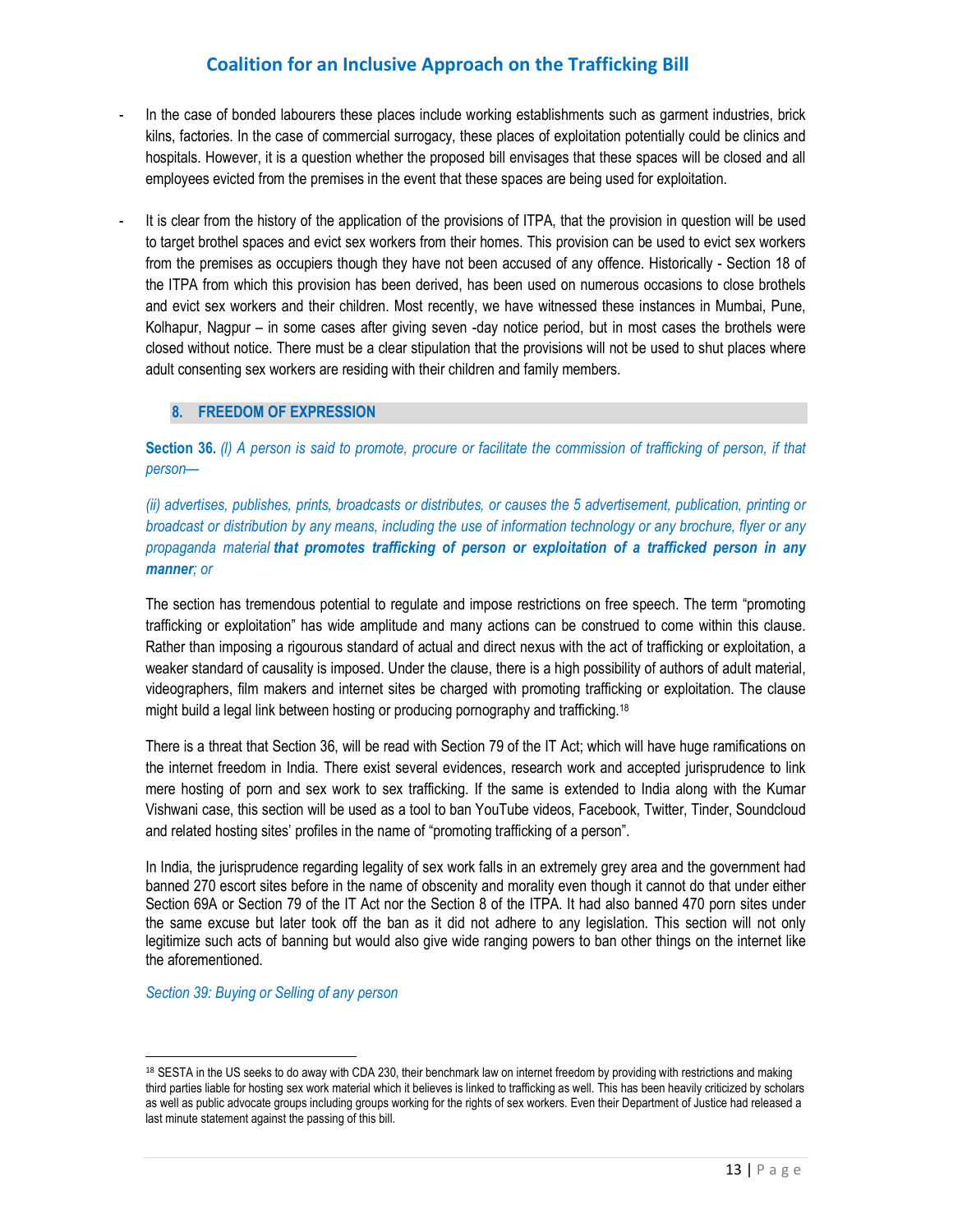*(2) Whoever solicits or publicises electronically, taking or distributing obscene photographs or videos or providing materials or soliciting or guiding tourists or using agents or any other form which may lead to the trafficking of a person shall be punished with rigorous imprisonment for a term which shall not be less than five years but may extend to ten years, and shall also be liable to fine which shall not be less than fifty thousand rupees but which may extend to one lakh rupees.*

The grammatical acrobatics of section 39(2) aside, this anti-solicitation provision is severely problematic in that it mandates punishment even for a vaguely defined action or actions that may not actually be connected to the trafficking of a person. In other words, the provision doesn't require any of the actions to be connected to trafficking in their intent or even outcome, but only in *potential connection* to the outcome. At the same time, it says these 'shall' be punished!

This vagary that ignores actual or even probabilistic causation flies in the face of standard criminal law which requires *mens rea* along with *actus rea*. The excessively wide scope of this badly drafted provision leaves it prone to abuse. For example, currently the provision allows the following interpretation to be included: 'Whoever publicizes electronically, by providing materials in any form, which may lead to trafficking of a person shall be punished…'. Even the electronic publicizing of an academic study on trafficking could fall under the provision as it currently reads, if it is argued that publishing studies that show the prevalence of trafficking 'may lead to the trafficking of a person'! It is not hard to imagine that an academic study that shows trafficking numbers at embarrassingly high rates could be threatened with this provision. Similarly, any of our vast number of selfappointed moral guardians could also pull within this provision any artistic work that they may personally find offensive or 'obscene'. Simply put, without any burden of showing a causal connect, it could be argued that *anything* 'may lead' to the trafficking of a person. Needless to say, this paves the way for a severe chilling effect on free speech, especially on critical speech around trafficking issues.

There is also a need to consider the line "taking or distributing obscene photographs or videos or providing materials...." With the ease that we can see that pornography or nudist art can be linked to trafficking, a section that is vague enough to relate anything "obscene" to trafficking without the absence of mens rea can mean that there can be mass scale ban on all nudist or semi-nudist websites, articles, literature, magazines as well as the creators and artists taking part in them and they "shall" be punished as mentioned. This makes magazines like Maxim India that often stars prominent national personalities comfortable with their bodies especially liable for trafficking for absolutely no rhyme or reason. Any government in power can easily pin anything close to "obscene" or "nude" as something that "may" lead to trafficking and start a reign of terror in the minds of a lot of artists, creators and magazines. YouTube channels with videos closely linked to say the porn ban, supporting nudist culture etc can also be easily banned in these circumstances. Moreover, such massive clampdowns as mentioned in the comments of the previous section can happen through this Section of the Bill. This may also bring in its ambit consensual sexual activity over the digital world and make it punishable. Apps like Tinder can then be completely banned.

#### *Section 41: Offences related to media*

*41. (l) Whoever commits trafficking of a person with the aid of media, including, but not limited to print, internet,*  digital or electronic media, shall be punished with rigorous imprisonment for a term which shall not be less than *seven years but may extend to ten years and shall also be liable to fine which shall not be less than one lakh rupees.*

*(2) Whoever distributes, or sells or stores, in any form in any electronic or printed form showing incidence of sexual exploitation, sexual assault, or rape for the purpose of exploitation or for coercion of the victim or his family members, or for unlawful gain shall be punished with rigorous imprisonment for a term which shall not be*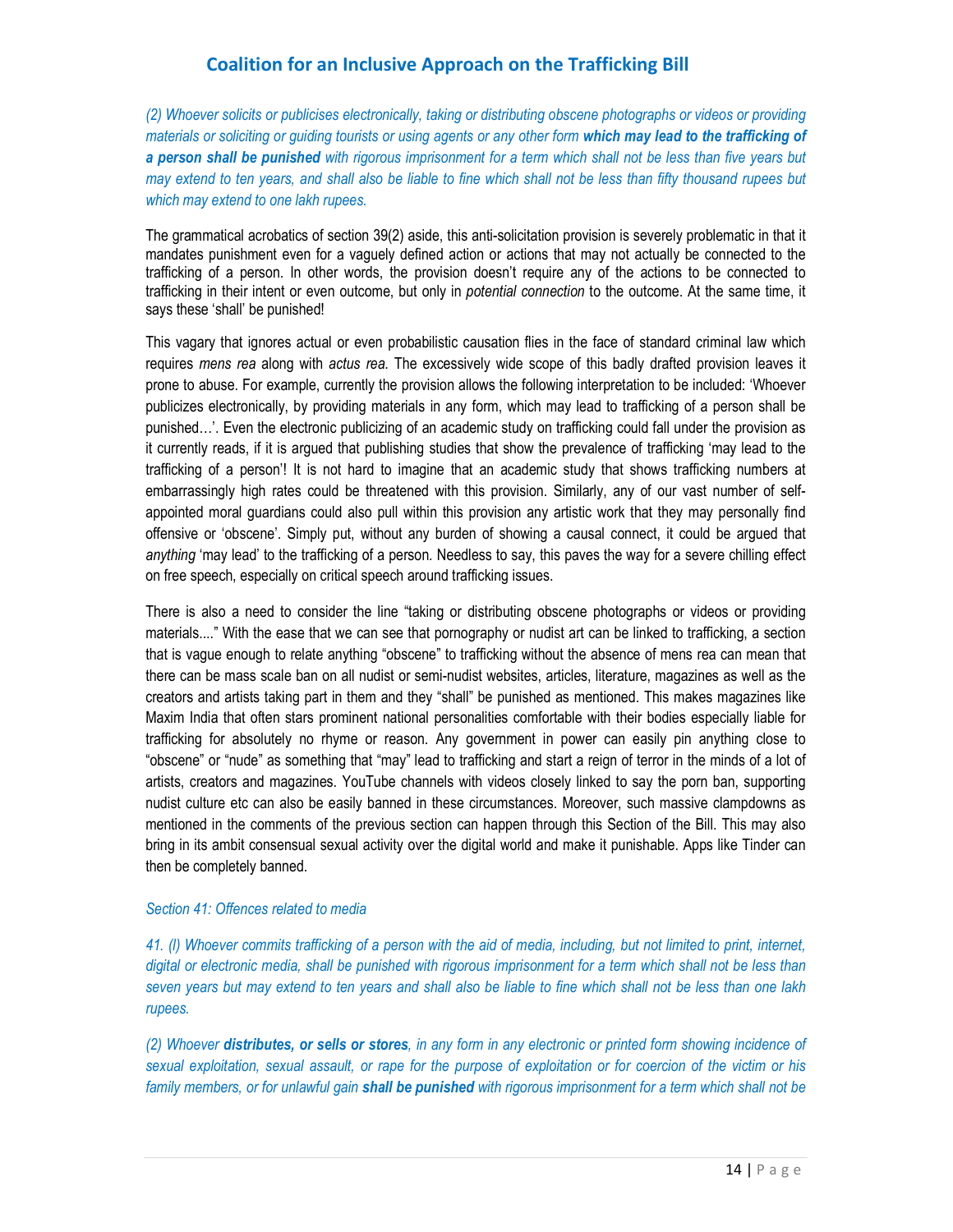*less than three years but may extend to seven years and shall also be liable to fine which shall not be less than one lakh rupees.* 

The drafters of this bill have perhaps overlooked the fact that unlike the physical world, the infrastructure of the electronic / digital world requires 3rd party intermediaries to handle information during most forms of electronic activities, whether it is transmission, storage or display. As it is not feasible, desirable or even practically possible for intermediaries to verify the legality of every bit of data that gets transferred or stored by the intermediary, 'safe harbours' are provided in law for intermediaries, protecting them from liability of the information being transmitted through them. These ensure that entities that act as architectural requirements and intermediary platforms are able to operate smoothly and without fear. If intermediaries are not granted this protection, it puts them in the unenviable position of having to monitor un-monitorable amounts of data, and face legal action for the slip-ups that are bound to happen regularly. Furthermore, there are several levels of free speech and privacy issues associated with having multiple gatekeepers on the expression of speech online. A charitable reading of the intent of a provision which does not recognise safe harbours for 3rd party intermediaries, would be that the drafters of the bill have simply not realised that users who upload and initiate transfer of information online, are not the same parties who do the actual transmission of the information.

Distribution, selling or storing of information online would require the transmission of information over intermediaries, as well as the temporary storage of such information on intermediary platforms.

In India, intermediaries engaging with transmission or temporary storage of information are provided safe harbour by Section 79 of the Information Technology Act, 2000 ('IT Act'), so long as they:

*(i) act as a mere 'conduit' and do not initiate the transmission, select the receiver of the transmission, or select or modify the information contained in the transmission.* 

*(ii) exercise due diligence while discharging duties under this Act, and observes other guidelines that the Central Government may prescribe.* 

The Information Technology (Intermediary Guidelines) Rules, 2011, list out the nature of the due diligence to be followed by intermediaries to claim exemption under Section 79 of the IT Act.

Intermediaries will not be granted safe harbour if they have conspired, abetted, aided or induced commission of the unlawful act, or if they do not remove or disable access to information upon receiving actual knowledge, or notice from the Government, of the information that is transmitted or stored by the intermediary being used for unlawful purposes. This argument on safe harbour can be furthered by reviewing case laws on this issue<sup>19</sup>.

Thus it can be seen that the IT Act already provides an in-depth regime for intermediary liability, and given its *non-obstante* clause which states that Section 79 of the IT Act would apply "Notwithstanding anything contained in any law for the time being in force" , it is generally considered the appropriate legal framework for this issue. However, it appears that the drafters of the 2018 Anti-trafficking bill have not considered this aspect at all, since they have not referenced the IT Act in this context in the bill, and have additionally added their own *non-obstante*  clause in Section 59 of the bill:

59. *The provisions of this Act, shall be in addition to and not in derogation of the provisions of any other law for the time being in force and, in case of any inconsistency, the provisions of this Act shall have overriding effect on the provisions of any such law to the extent of the inconsistency.* 

So the regime as prescribed by the IT Act allows for safe harbours, whereas the regime as prescribed by the Anti-Trafficking bill does not allow for safe harbours, and both say that they would an overriding effect for any

1

<sup>&</sup>lt;sup>19</sup> Vodafone India Limited vs M/S RK Productions Pvt Ltd (Madras high Court), Nirmaljir Singh Narula vs Sh. Yashwant Singh (Delhi HC case, even though the case went against the plaintiff the court held that the media houses and houses for publication are protected under Sec. 72 of the IT act), Babu Digumarti vs Govt of NCT of Delhi (Delhi HC), Tata Sky Ltd vs YouTube LLC and Ors (Delhi HC).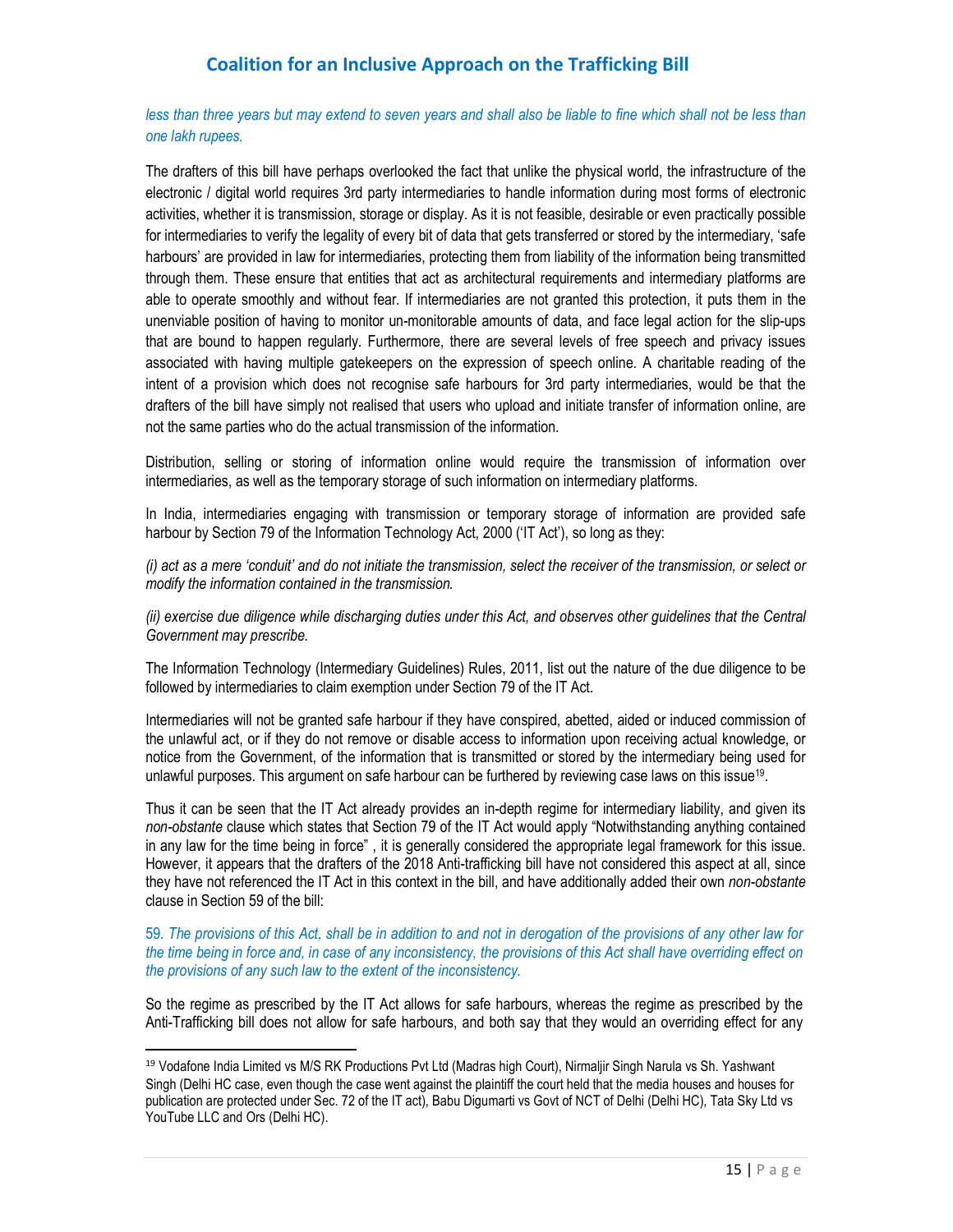conflicting law. This legislative bumble could potentially be solved by using the settled principle that a special Act prevails over a general legislation. This is still a little tricky as they are technically both special Acts. It could be argued that given the context of the Anti-trafficking bill as focusing on trafficking, and the context of the IT Act focusing on the interface of law and technology, that for the purposes of Section 41(2) of the Anti-trafficking bill, the IT Act is the special legislation. And thus Section 79 of the IT Act should make redundant the relevant portion of Section 41(2) of the Anti-trafficking bill. This reading would require the bill to be modified so as to remove the redundancy and the conflicting portion of Section 41(2).

### **9. CRIMINALISING/ STIGMATISING VULNERABLE POPULATIONS**

#### **i. Begging**

Transgender persons who beg will come under the preview of this law, as will beggars. Trafficking will have to be proved but just like sex workers TG who beg will be picked up for rehabilitation as trafficked victims.

#### **ii. Sex work**

l,

The provisions of the Bill relating to rescue, rehabilitation and repatriation will be applied to adult consenting sex workers unless they are explicitly excluded from the Draft Bill<sup>20</sup>. Unless and until, the provisions of the Immoral Traffic Prevention Act are repealed, brothel keeping, living off the earnings of sex work, public place provisions will continued to be used against sex workers and third parties who support their work. The experience of sex workers show that laws are used in isolation rather than keeping the intent of the law in mind. Currently under the provisions of ITPA sex workers are

- Sex workers are picked up under brothel offences when they are living together and supporting each other. They are denied bail for long periods of time
- Third parties supporting sex workers to work safely are arrested and detained
- Adult sex workers are denied release from rehabilitation homes despite stating that they are adult consenting and not trafficked.<sup>21</sup> The Supreme court panel in the 15<sup>th</sup> interim report had recommended that sex workers living together and working for their mutual gain should be kept out of the ambit of the law. Despite this, sex workers continue to be forcibly rescued and incarcerated without hearing in rehabilitation homes.
- For instance in a study conducted by VAMP and SANGRAM, out of a sample of 243 women who were forcibly rescued by anti- trafficking NGOs and AHTU, 193 women said that they were adult and consenting sex workers. Despite this, they were detained without appeal in Rehabilitation homes, some of them for as long as  $3$  years $^{22}$ .
- i. Adult persons doing sex work on their own volition and their clients<sup>23</sup>should be kept out of the purview of the proposed Draft Bill. It should be clearly and explicitly stated in the Statement of Objects and Reasons of the Draft Bill.

<sup>20</sup> The **Final Report of the Panel appointed by the Supreme Court** of India vide its order dated 19.07.2011 in Budhadev Karmaskar Versus State of West Bengal (hereinafter referred to as '**Final Report SC Panel'**) clearly lays down: "*The involuntary detention of sex workers violates the right to liberty, equal protection of law and fundamental freedoms guaranteed under the Constitution and International Human Rights Laws."*

<sup>&</sup>lt;sup>21</sup> RAIDED, SANGRAM, VAMP, 2018. https://www.sangram.org/resources/RAIDED-E-Book.pdf

<sup>&</sup>lt;sup>22</sup> Table 10, page 54, RAIDED, SANGRAM and VAMP, 2018. https://www.sangram.org/resources/RAIDED-E-Book.pdf 23The Verma Commission in a clarification issued on the amended Section 370 IPC had stated; "the recast Section 370 ought not to be interpreted to permit law enforcement agencies to harass sex workers who undertake activities of their own free will, and their clients. The Committee hopes that law enforcement agencies will enforce the amended Section 370 IPC, in letter and in spirit". *Email dated February* 

*<sup>8, 2013,</sup> Gopal Subramanium, Clarification in respect of recommended amendment to Section 370 IPC, by the Justice J.S Verma Committee.*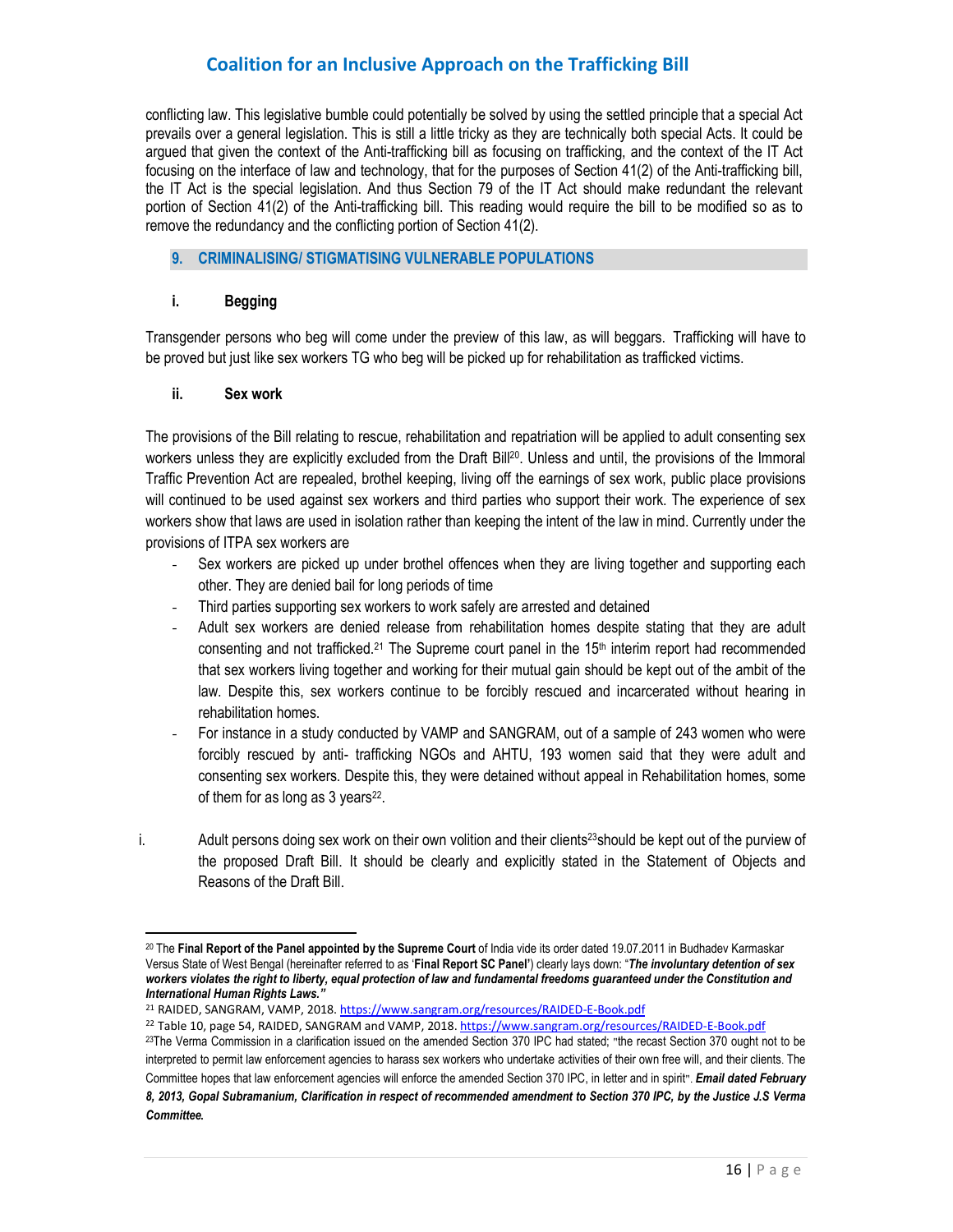- ii. The Draft Bill should in the definition and at all relevant sections referring to prevention, rescue and rehabilitation clearly state that adult persons doing sex work on their volition are to be excluded from the ambit of the provisions<sup>24</sup>.
- iii. Adult persons voluntarily doing sex work are not to be detained either as accused or rescued for "reformation".

#### **Lack of Representation of Sex Workers**

There is a lack of representation of sex workers at each level of the Committees from the District to the Centre in the Draft Bill. There must be participation of sex worker collectives or organisations with a track record of working for the rights of sex workers in the District/ State Anti - Trafficking Committee. Lawyers with a track record of working with sex workers, women in distress, violence against women should be included in the Committee. The Committee must include a representative of the State AIDS Control Society. The National Anti -Trafficking Board should include members of sex work networks/ collectives and activists with a track record of working on women's rights including rights of sex workers. There is also a lack of representation and consultation of sex workers in the procedures laid down with no opportunity for support and counselling by peers.

#### **Prosecution and Judicial Trends - Exploitation of trafficked person**

Currently the judicial trend appears to be prosecute clients of sex workers. Courts have after quashing charges under ITPA directed prosecution under Section 370 A IPC – Exploitation of trafficked person. The prosecution and judicial trends stand substantiated by the experience of sex workers. In the context of Section 370 A, IPC which criminalises exploitation of an adult or minor trafficked person this would imply that clients of sex workers would be presumed to have knowledge or reason to believe that the person was trafficked and would have to establish the lack of such knowledge or belief. Section 370 A is already being used to arrest clients of adult sex workers without attempting to differentiate between "trafficked victims" and "adult women in sex work". In fact, the High Court in a couple of cases in 2016 *suo moto* took cognisance and directed the police to file cases against clients of sex workers under Section 370 IPC.

The legislature needs to take on board the trends in practice, especially with regard to creations of offences like exploitation of trafficked person under Section 370 A IPC.

### **iii. Bearing a Child**

l,

 *[Whoever commits the offence of trafficking for the purpose of bearing child either naturally or through assisted reproductive techniques] Section 31 (ii).* 

'Consent' of the adult woman choosing to be a surrogate is being invisiblised, on the lines of the proposed Surrogacy Bill. While the term surrogate/surrogacy is not specifically invoked in the Bill, it appears that the Surrogacy Bill 2016 as approved by the Union Cabinet has been used as a template. But, it is noteworthy that the Surrogacy Bill is yet to be tabled in the Parliament and the public debate and discussion over the ban on

<sup>24</sup>The Special Rapporteur on Violence Against Women (SR VAW) had in her India report submitted to the Un General Assembly (1 April 2014), "noted a tendency to conflate sex work with trafficking in persons and when sex workers are identified as victims of trafficking, the assistance that is provided to them is not targeted to their specific needs." She further noted with concern that there were rehabilitation centres for sex workers and the violence faced by them in custodial settings. The SRVAW had called for a review of the ITPA "to ensure measures to address trafficking in persons do not overshadow the need for effective measures to protect the human rights of sex workers." *Report of the Special Rapporteur on violence against women, its causes and consequences, Rashida Manjoo. Mission to India. 1 April 2014. A/HRC/ 26/38/Add.1*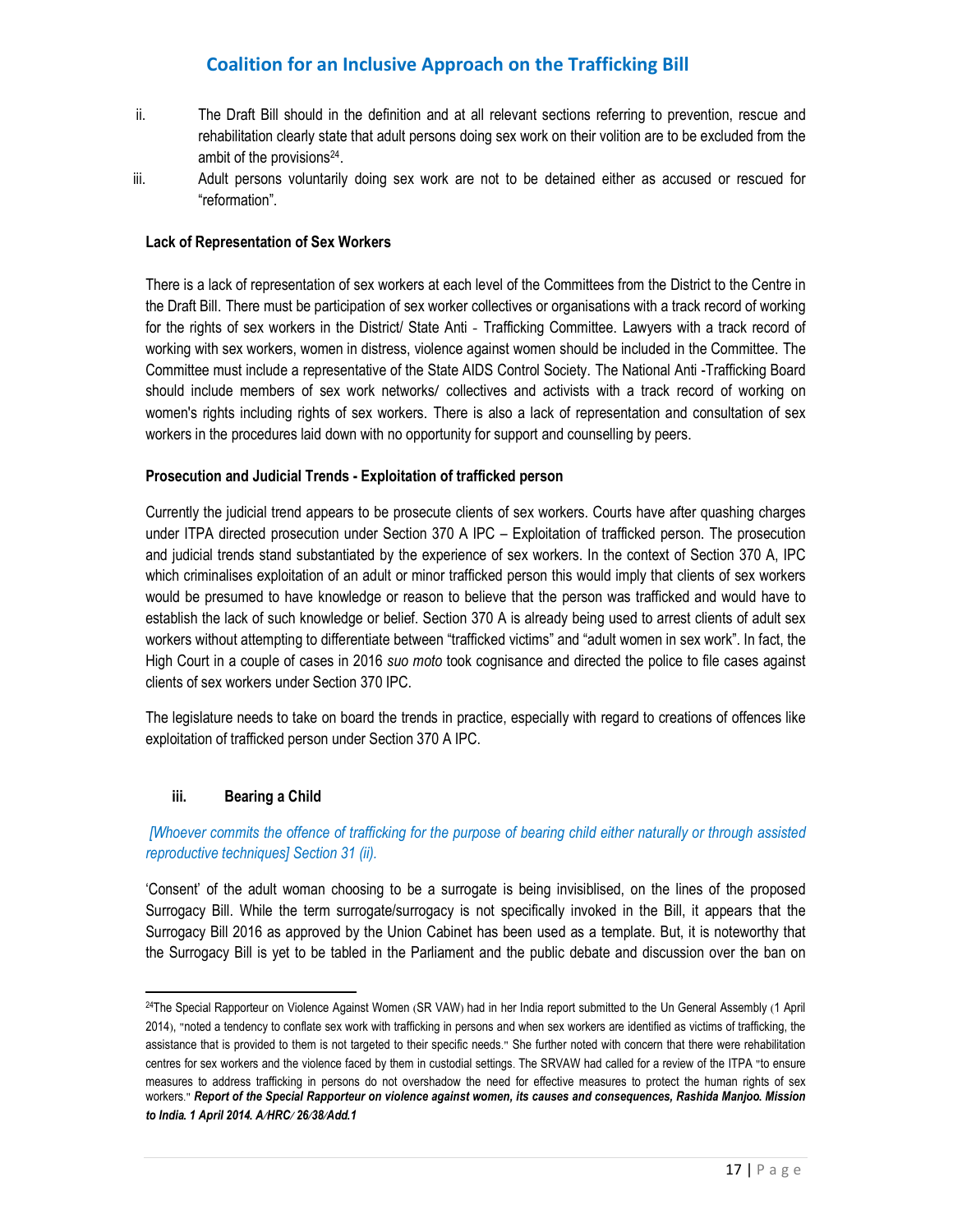commercial surrogacy is far from settled. There is a need to question the way the ban on commercial surrogacy is being brought in with regard to the Surrogacy Bill, at a broader level.

Moreover, it seems that **all surrogacy is being deemed exploitative** and seen as equivalent to trafficking. As is the case with other labour options that find mention in this legislation, it seems under no circumstances are women thought to be capable of consenting to become surrogates, and this is far from the reality on the ground.

### **iv. Stigmatisng people living with HIV/AIDS**

 *[Whoever commits the offence of trafficking of person and a consequence of trafficking the victim if exposed to a life- threatening illness, including HIV/AIDS] Section 31 (viii)* 

The section needs to mention all occupational hazards. There is no need to specifically and singularly mention HIV since it exacerbates stigma. With the availability of ART, HIV has become a chronic, not life- threatening condition.

With regard to HIV/AIDS, the three crucial principles of **Consent (Informed), Counselling and Confidentiality** must be mentioned within the law. In the event the trafficked person is being tested for any infection / disease specifically STI or HIV/AIDS, then she/ he must be provided with pre-test counselling, informed consent should be obtained. In the event the individual does not wish to be tested, her rights must be protected. In the event she does undergo testing of her own volition, the results of the tests must be kept confidential and not made a part of public records.

### **v. Young People and Adolescents**

l,

There are ample studies and experiences to prove that the anti -trafficking laws are frequently used (abused) by parents to punish young and adolescent boys and girls for marrying or eloping out of choice<sup>25</sup>. This bill will have negative effects on young people struggling within the caste, class and religiously ridden society. While most of young boys caught by parents and police are put behind the bars, girls find their way to shelter homes. These girls themselves fear going back to their parent's home and are completely at the mercy of system that sees them as case of rehabilitation while all they want is freedom to choose and decide. Boys and their families are worst victims of this, especially if they belong to 'lower castes' or minority religions. The police act with tremendous alacrity in locating adult couples of inter-faith/inter-caste elopements, and bringing boys and their families under provisions of law. The boy's family is considered as much a criminal as boy and powerful caste and religious majorities ensure retribution.

Rescue<sup>26</sup> provisions laid out will be misused to strengthen the hands of feudal communities and young boys and girls and families from marginalised communities will becomes extremely vulnerable to harsher laws and

<sup>&</sup>lt;sup>25</sup> Nirantar conducted a study, to map the practices and reasons for early marriages in India. We also came across many violations of Trafficking law to punish and trap young people for exercising choice and challenging the caste and religious norms of marriage. Protection officers and district magistrates shared that most of the cases in their district under anti trafficking laws were slapped against young boys who had eloped or married girls of other castes and religion especially if they were under 18 years. Likewise, organisations in West Bengal and Jharkhand shared that parents marry their underage daughters in lieu of money whether above or below 18 years, but when girls and boys want to have relationship with their choice or want to get married, parents charge boys and their families under anti trafficking laws. Community elders in Haryana agree that in the event of out of caste/religion marriages, rape laws in conjunction with anti trafficking laws are most commonly used to book boys and their families. S*tudy conducted in seven states, Rajasthan, Andhra Pradesh, West Bengal, Bihar, Jharkhand, Maharashtra, and New Delhi, with over 50 organisations and key informants. Analysis of early and child marriage to identify its root causes and enabling factors. The responses of the State towards early marriage arranged by parents or by young boys and girls; was mapped. 2014-15. (http://www.nirantar.net/uploads/files/EM%20Report%20-%20English.pdf)*

<sup>&</sup>lt;sup>26</sup> Where a police officer or Anti Trafficking Police Officer or Anti-Trafficking Rescue and Unit has reason to believe that it is necessary to rescues person without undue delay due to the imminent danger that may cause to his life and person, he or it may remove such person from any place or premises and produce him before the Magistrate or Child Welfare Committee, as the case may be, and shall take all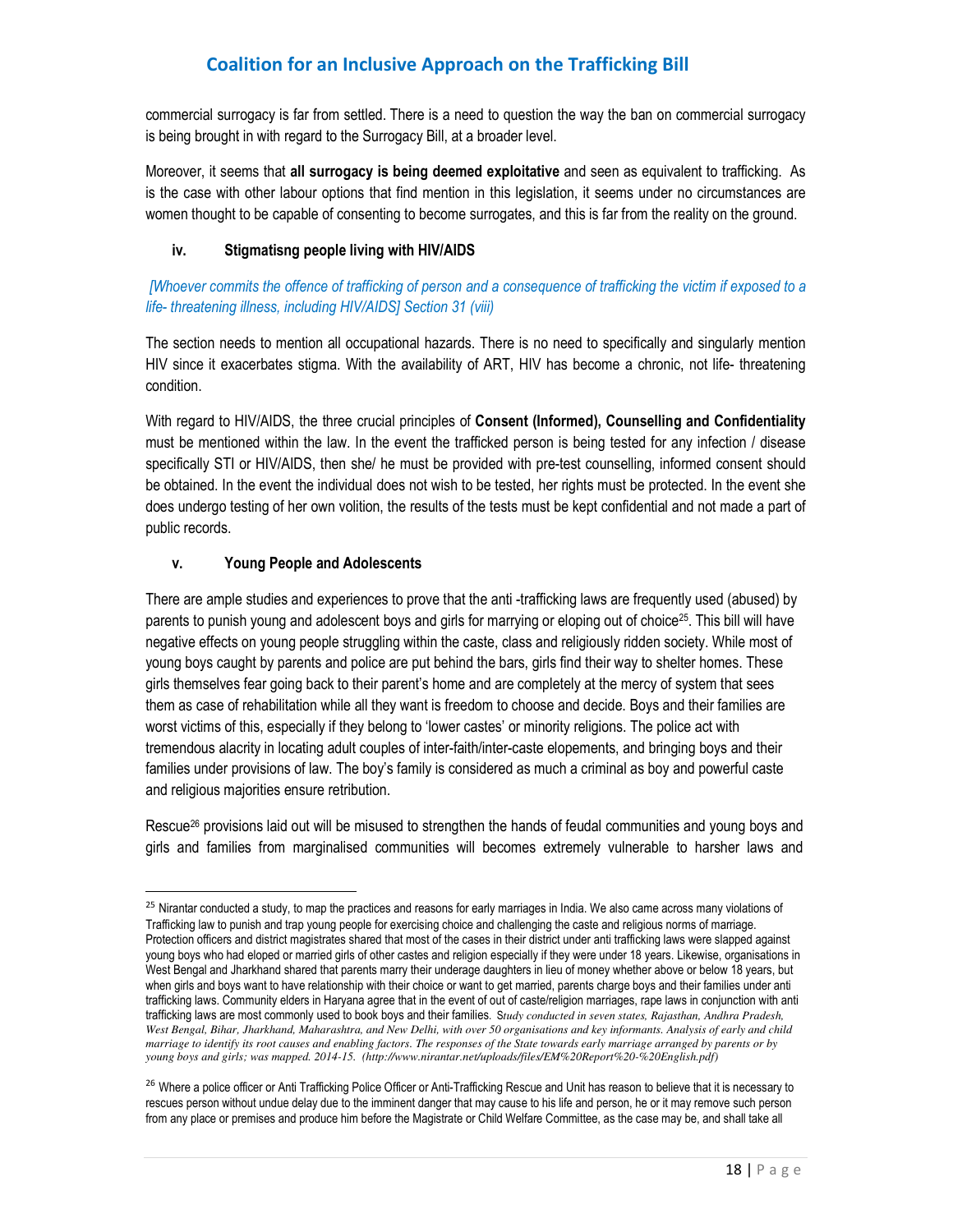stringent actions. It will also increase atrocities against young men and boys and apathy against young girls at the hand of police and judiciary which is as feudal and fundamentalist as the powerful communities in India.

The sections on forfeiture of property will particularly have a long- lasting impact on the parents and families of boys who are falsely implicated for falling in love with inter-caste/inter-religious girls.<sup>27</sup>

There is no dearth of evidence- based studies to establish that our police system and judiciary is as gender and caste biased as ordinary communities. During our study, when we tried to probe with DMs and protection officers about the false cases, all of them were very sympathetic to parents and said that they understand the parents' problem as well since what else 'poor parents' could do if children turned up to be so useless (*nalayak*). Clearly system has soft corner for parents who abuse anti trafficking laws to punish innocent boys and girls and favour parents as their social responsibility. An anti trafficking bill which now gives unlimited power to police and judiciary to decide the fate of girls can create havoc for girls and boys. Our experience says that in cases of consensual relationships between young people, rescued girls do not want to go back to their homes/villages for fear of being brutally punished or even killed. However according to new bill magistrates have to repatriate rescued girls within three months (with their consent, which is almost forced because there is also a time limit of 3 months for doing it), it will not be a surprise that parents will push for these repatriations to teach lessons to girls who dared to marry out of their choice and forcefully marry them against their will. This is a very common practice among most of the feudal communities but girls are able to survive this pressure because of unconditional stay at shelter homes. But if this is taken by the bill, it may lead to increase in natal family violence against girls and honour killings.

''*The repatriation of the victims shall be completed within three months for interstate repatriation, and within six months in case of cross border repatriation, from the date of rescue by the District Ami-Trafficking Committee, or the Child Welfare Committee, or State Police Nodal Officer, as the case may be:''* 

*''The State Nodal Officer shall obtain informed written consent from the victim for repatriation purposes, and where needed, shall make arrangements for the counselling of the victim by trained psycho-social professionals.''* 

While this is laudable for real victims of trafficking, this works very differently for girls caught due to inter-caste and inter-religious relationships. During our study, protection officers who were also playing the role of counsellors believed that ''these girls and boys are stupid. They fall in love and create problems for parents. They must understand that marriage is not a joke and it has to be arranged by parents to be right, after all parents also have some Izzat (honour). With this attitude, if we think of counsellors giving advises to young girls, we can imagine the nature of counselling which instead of helping them might just increase their mental and emotional trauma.

The bill says that ''*for the purpose of marriage or under the pretext of marriage trafficks a woman or child after marriage'' or who is a pregnant woman or the offence results in pregnancy of the person; is said to commit an offence of aggravated form of trafficking of the person.''* This means that all the parties involved in these marriages will be liable for aggravated punishments. The data across the country shows that such cases happen mostly in extremely poor and tribal communities. With this bill becoming, law, the chances are that all the parents will also come under the fold of aggravated offense and will have to face legal action. While poor and

l

necessary steps for the medical examination of such person for the purposes of determination as to the age, the assessment or detection of trauma, injury or illnesses incidental thereto'' (Section 16).

<sup>&</sup>lt;sup>27</sup> "Where a person has been convicted of any offence under this Act, the designated court shall, in addition to awarding any punishment, declare that any property, movable or immovable or both, belonging to such person or held by any person on his behalf, which has been used for the commission of that offence or accrued thereby, or which has been attached under sub-section (l), shall stand forfeited to the appropriate Government and the same may be authorised for the purpose of realisation of any fine imposed by the designated court and the proceeds shall be remitted to the Rehabilitation Fund.''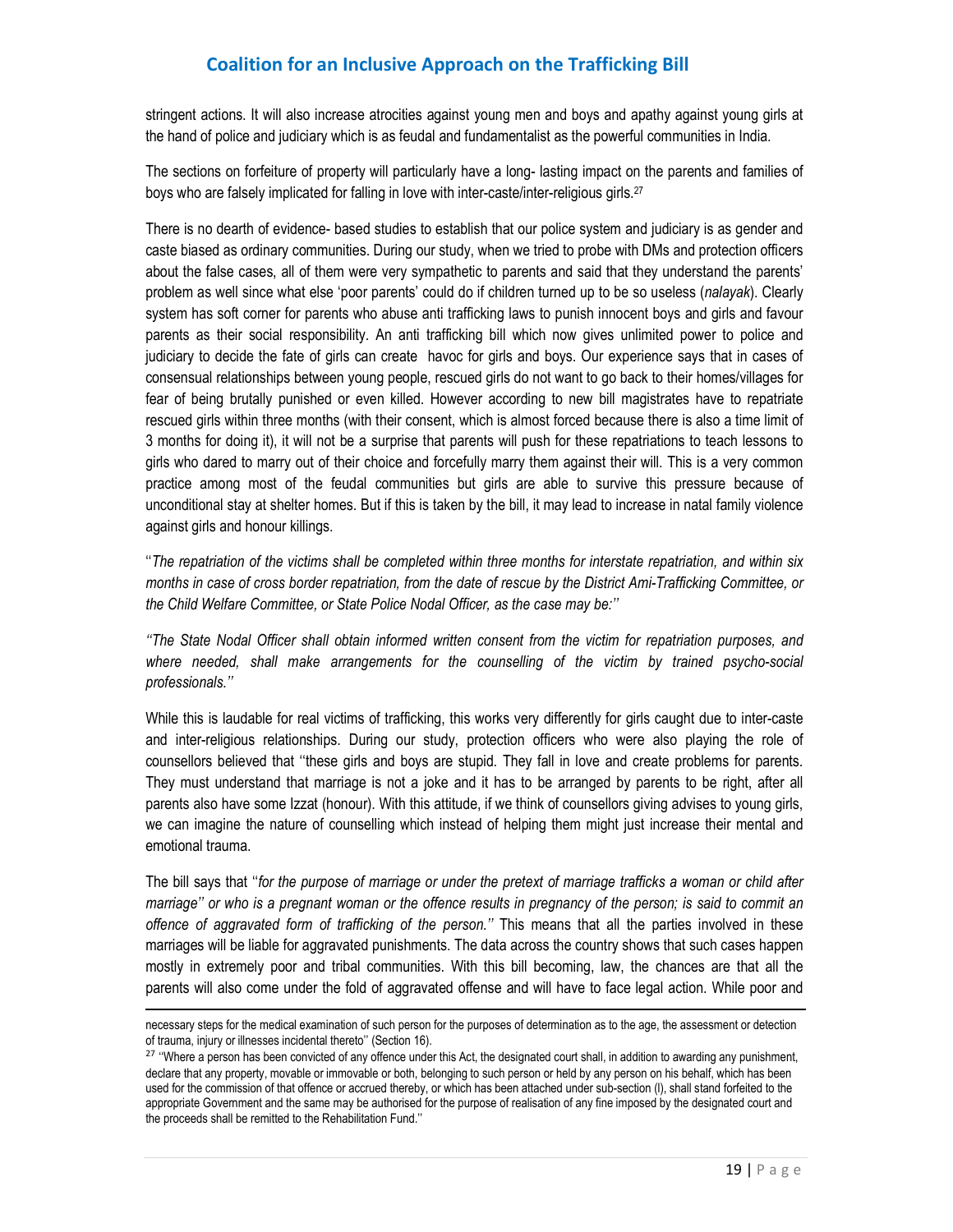tribal communities are failed by the system and apathy of the successive governments have rendered them completely resource and powerless, they will also be punished for taking desperate measures. It would also become very difficult to segregate under age marriages from marriages for trafficking (whether under age or not). Bill provides no clarity how parents of the girl will be viewed under aggravated trafficking provisions.

Such laws as anti -trafficking law in the country seems to be doing only good, are actually also used by unassuming constituencies and in this particular case, mostly by unassuming constituencies. By not considering these misuses which are rampant in the system where police and judiciary colludes with the feudal communities and parents to curb the right to choice and freedom of young people, has to be taken with lot more seriousness and must also be viewed for its misuse and thus brining appropriate caveats within the bill to save young boys and girls from the unconstitutional actions and belief systems of the parents and communities.

#### **10. TRAFFICKED CHILDREN (HAQ CENTRE FOR CHILD RIGHTS)**

While recognising that the trafficked person may be a child, the Bill makes specific references to the Juvenile Justice (Care and Protection of Children) Act 2015 (JJ Act). However, given that children are also trafficked for labour (this is recognised under Section 370 of the IPC) as well as for marriage, it is not clear how this law will intersect with the other relevant laws for children such as the Prohibition of Child Marriage Act, 2006 and Child and Adolescent Labour (Prohibition and Regulation) Act, 1986. Neither is it clear that in case of sexual exploitation of children, how it intersects with the Protection of Children from Sexual Offences Act (POCSO Act), 2012. These laws do not find mention in the Bill.

The creation of new bodies – The Anti-Trafficking Units at the state and district levels will only lead to multiplicity of authorities as there are already State and District Child Protection Units that are in place, along with the Child Welfare Committees that have been mentioned in the Bill. With children also being trafficked for adoption, and the proposal to make the District Collectors the authority responsible for adoptions, there is yet another layer of confusion that is expected.

The Child Protection Committees right down to the village level child protection committees are meant to be bodies responsible for creating a 'prevention' mechanism. How these bodies will intersect/coordinate with the proposed prevention mandate of this law, is not clear.

As such, given the past experience of creation of bodies at the state and district level, while these new antitrafficking units may be 'parking lots' for some people with political patronage (that is the experience with the Child Welfare Committees (CWC) and even the children's commissions), it is not clear what additional purpose they will serve. Conversely, they will become yet another set of institutions that will intervene into the lives of victim children, leading to further victimisation and confusion.

What is more, there is every likelihood, with multiplicity of institutions and authorities the child victim of trafficking will fall between the cracks and be denied justice and rehabilitation. Here are some examples.

As per Section 17 of the Bill, the Magistrate has been given the power to pass an order regarding rehabilitation of the child after it is established that the child is a victim. And despite references to the JJ Act and CWCs in the Bill. (As per the JJ Act, it is the responsibility of the CWC to ensure care and protection of a child in need of care and protection –which a trafficked child is).

Yet another example is the inclusion of registration of Protection and Rehabilitation Homes under Section 23 of this Bill. The JJ Act already includes child care institutions that are to be registered under the Act for housing child victims. Now with the, will it mean child care institutions will need more than one registration?

There are Special courts to be designated in each district court for the purposes of trial of cases under this Bill. What does this mean for children? Will their cases be tried by the Special Courts for Trafficking or will it be the Children's Courts? –Yet another example of lack of clarity.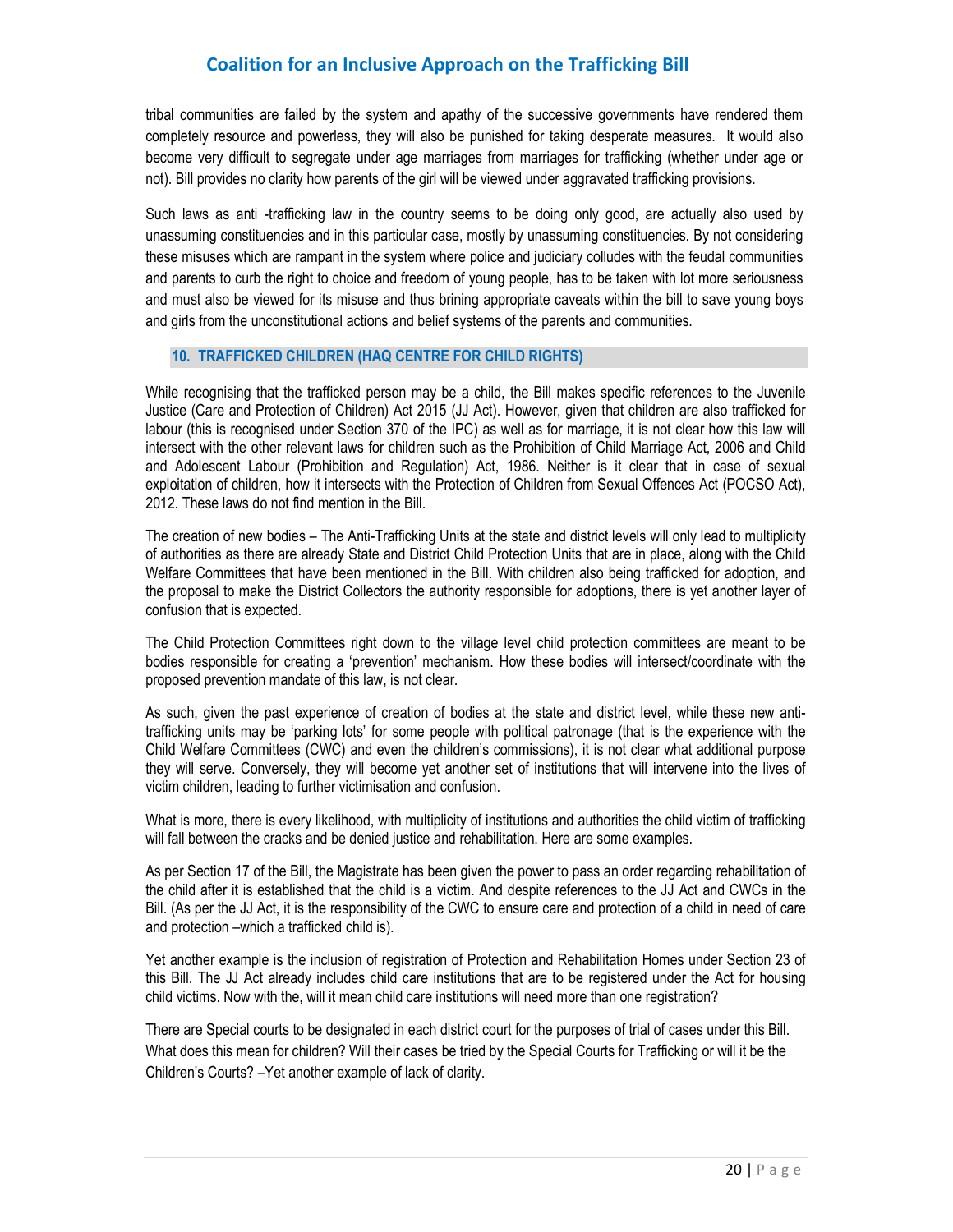### **11. INFRINGEMENTS ON THE RIGHT TO BAIL**

*S52 (2) Notwithstanding anything contained in the Code of Criminal Procedure, 1973—* 

*(a) Nothing in Section 438 of the Code shall apply in relation to any case involving in the arrest of any person on an accusation of having committed an offence under this Act with imprisonment of more than two years.* 

*(b) no person accused of committing an offence under this Act shall be released on bail or on his own bond unless—* 

*(i) the Special Public Prosecutor has been given an opportunity to oppose the application for such release;* 

*(ii) where the Special Public Prosecutor opposes the application, the court is satisfied that there are reasonable grounds for believing that the accused is not guilty of such offence and that he is not likely to commit any offence while on bail; and*

There are two provisions that give reason for unease of the attempt to limit the right to freedom till convicted of an offence. The first attempt is a blanket denial of anticipatory bail to individuals accused of offences under the proposed bill leading to imprisonment of more than two years. The very purpose of the anticipatory bail provision in the Criminal Code was to ensure that no person would be confined unless and until found guilty. As mentioned earlier this provision is not only harmful but will lead to misuse and false cases being booked against victims.

The second provision on the conditions imposed on regular bail are equally problematic Section 52 (2) (b) (ii). Bail not jail is the fundamental norm to be followed by courts<sup>28</sup>. Presumption of innocence is the hallmark of criminal jurisprudence. Incarceration in jail as an under trial before an offence has been proved to be committed by the individual subverts the right to life, liberty and the presumption of innocence. Circumstances showing that the person intends to run away or threaten witnesses or commit other offences are the only grounds to refuse bail. Under the general law of bail, in offences punishable with life imprisonment or death notice is to be given to Public Prosecutor and he has to be heard before a decision on the important issue of release on bail. The current sub section 52 (2) (b) (ii) laying down that there should be 'reasonable grounds for believing that the accused is not guilty of such offence' before granting bail amounts to virtual denial of bail, incarceration and curtailment of liberty without undergoing trial and an offence being proved against the individual.

Section 37(1) of the Narcotics and Psychotropics Substances Act, 1987 (NDPS) contains an identical provision that an accused person is not to be released on bail unless the court is satisfied that there are reasonable grounds for believing that the accused is not guilty. Experience of the working of the provision under NDPS shows that it results in virtual denial of bail and years of incarceration. Similar draconian provisions in Prevention of Terrorism Act (POTA) and Terrorist and Disruptive Activities (Prevention) Act resulted in long periods of imprisonment without trial evoking strong criticism from the human rights movement.

The experience of sex workers who have been booked under brothel owning charges of ITPA already indicate that they are kept for long periods of time and denied regular bail. It takes women anywhere between 4-5 months if they are being supported by their sex worker collectives to get bail. In conditions where women do not have access to such collectives, they languish for indefinite periods in jail on trumped up charges of trafficking, forcing women into sex work or living off earnings of sex workers. The potential for the misuse of these provisions is extremely high.

<u>.</u>

<sup>28</sup>State of Rajasthan versus Balchand AIR 1977 SC 2447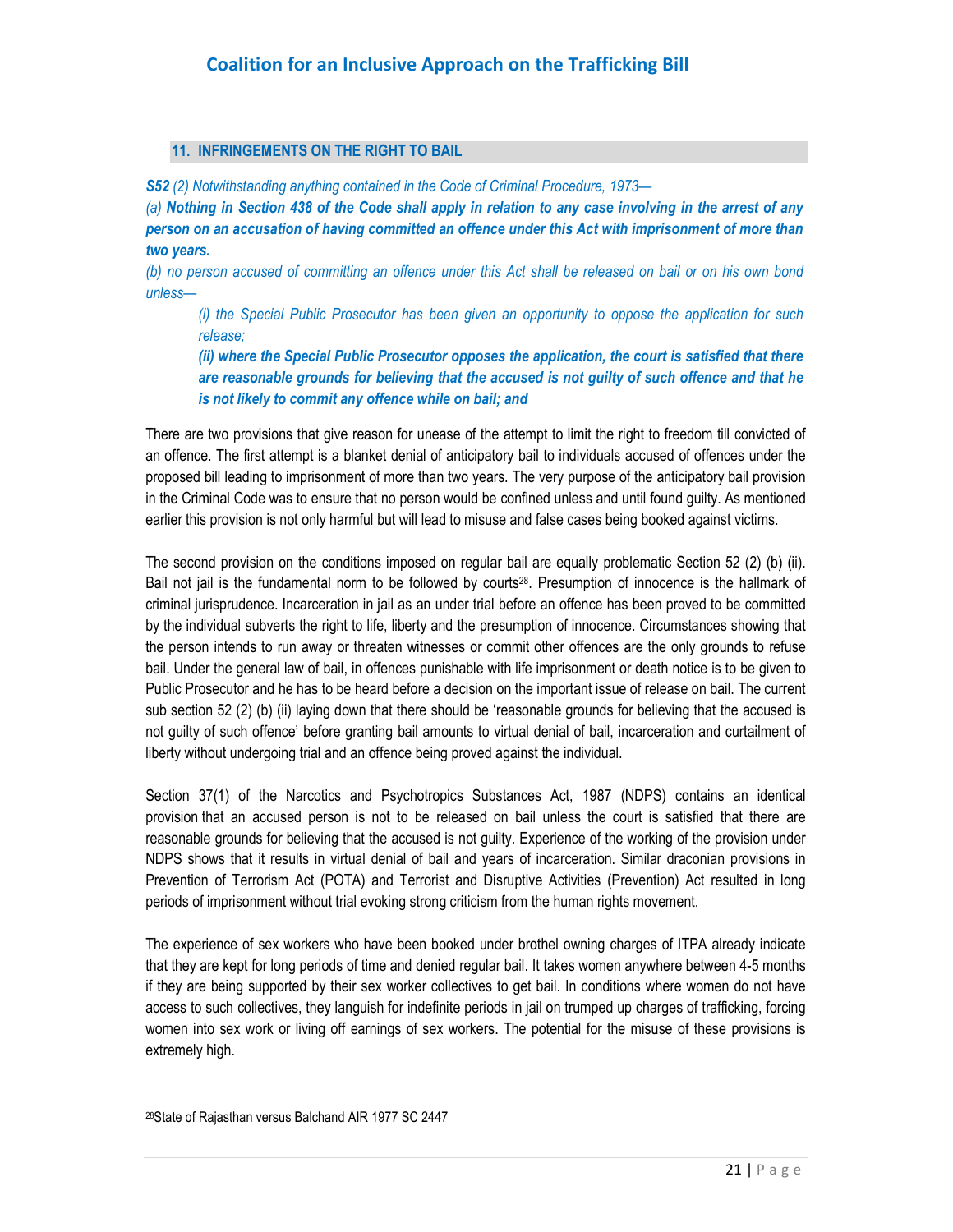### **12. PROTECTION OF ACTION TAKEN IN GOOD FAITH (S. 53)**

The present provision protects Central and State Government and individuals acting under the directions of the governments. A number of raids, rescue and coercive rehabilitation measures are undertaken at the initiative of NGOs resulting in large scale violation of the rights of persons being 'rescued'. There is no process of transparency or accountability in these raid and rescue processes. It is a fact that many of these NGOs are obtaining project funds from donors to incarcerate individuals who are termed as "victims of trafficking" for long periods of time against their consent. There have been accounts of violence and inhuman treatment especially against sex workers seeking to be released.

Under the current scheme of the proposed Bill, the District Anti Trafficking Committee has been given immense powers to decide on the rehabilitation of the victim/ advice the Magistrate on rehabilitation/ develop plans for rehabilitation. However, mechanisms of accountability have not been laid out in the proposed bill. There is no mention of the process of appeal for individuals seeking to opt out of the rehabilitation plans laid out by the District Anti Trafficking Committee. The agencies undertaking rescue, rehabilitation need to be held accountable for violations and be liable in civil and criminal law.

#### **13. LICENSES OF SPECIAL HOMES AND PROTECTION HOMES**

The quality and performance of Special Homes and Protection Homes should be evaluated at regular intervals. The proposed Bill should have explicit provisions for the cancellation of Licenses and registrations of Special Homes and Protection Homes if any of the rescued persons complain of abuse and harassment or forced detention. There must be explicit provisions for initiating Criminal proceedings against authorities running such Special Home or Protection Home where abuse is reported.

### **14. MULTI -TIERED MECHANISMS**

The Act elaborates on multiple tiered mechanisms, but practice shows that such a roadmap is fraught with the following problems:

- a. Functional relationship with existing police machinery unclear
- b. Multiple tasks will finally be laid upon same officials which is likely to be unproductive
- c. Budget heads for all these mechanisms is unspecified
- d. Timeline for appointment of above-mentioned officers is unspecified
- e. Criteria for selection of 'social workers', and welfare organisations to be part of such mechanisms is unclear and could open the way for vested interests, moral policing and vigilantism.

#### *Contributors*

- Aarthi Pai, Lawyer, SANGRAM, Bangalore
- Rakesh Shukla, Advocate, Supreme Court of India, Delhi
- Arvind Narrain, Human Rights Lawyer, Bangalore
- Swaraj Paul Barooah, Centre for Internet and Society, Bangalore
- Gurshabad, Centre for Internet and Society, Bangalore
- Darshana Mitra, Lawyer, Alternative Law Forum, Bangalore
- Meena Seshu, Activist, SANGRAM, Sangli
- Madhu Bhushan, SIEDS, Bangalore